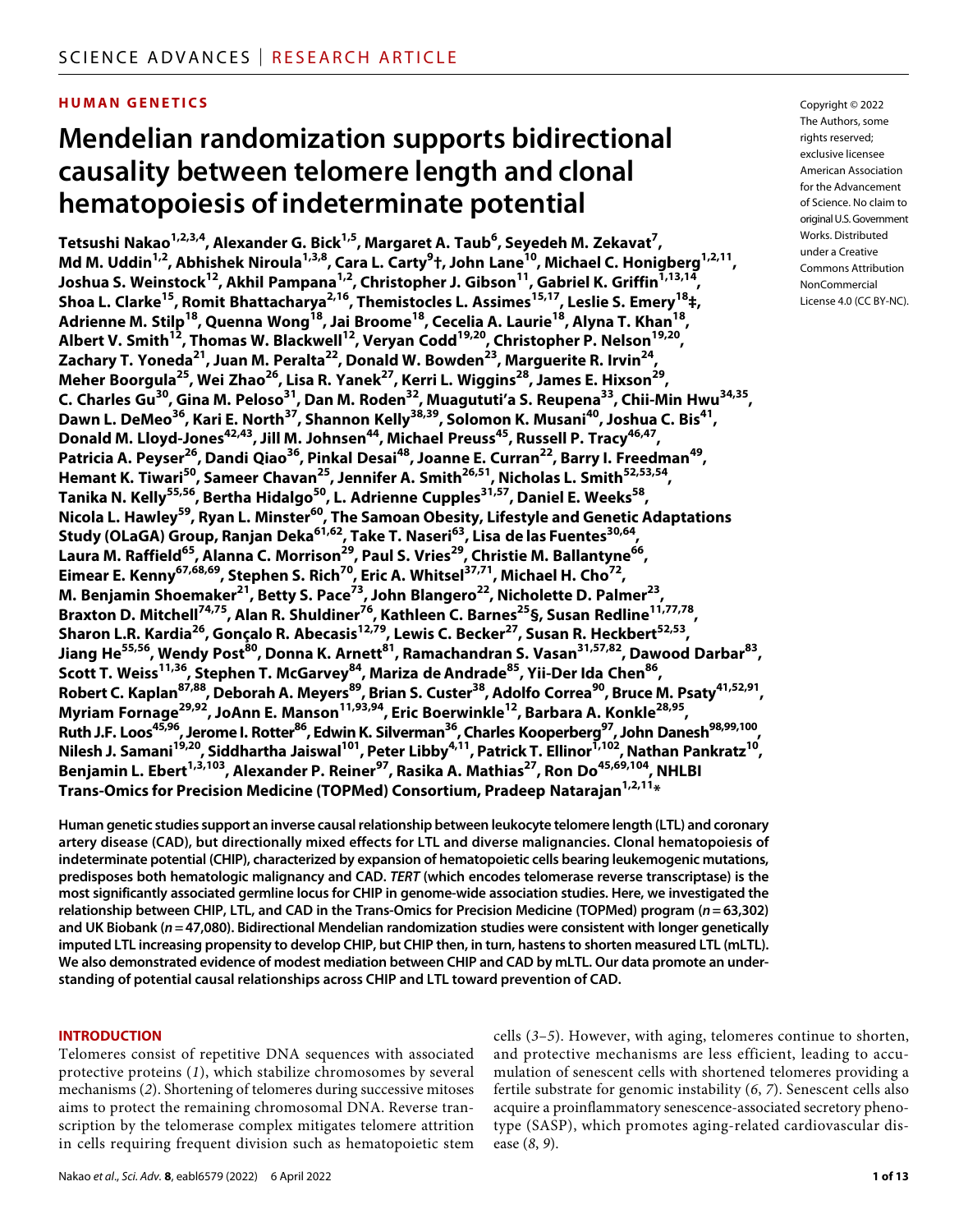While Mendelian randomization (MR) studies consistently support a causal relationship between shorter leukocyte telomere length (LTL) and coronary artery disease (CAD) (*10*, *11*), the relationship between LTL and cancer is more complex (*10*–*12*). In vitro studies indicate that short telomeres promote genomic instability,

thereby leading to malignancies (*2*, *13*), and most tumor cells have shortened telomeres (*14*, *15*). Mendelian disorders characterized by severe telomere shortenings, such as pediatric bone marrow failure and dyskeratosis congenita, manifest with premature aging, organ damage, and high rates of malignant blood disorders (*16*, *17*).

<sup>1</sup>Broad Institute of MIT and Harvard, Cambridge, MA, USA. <sup>2</sup>Cardiovascular Research Center, Massachusetts General Hospital, Boston, MA, USA. <sup>3</sup>Department of Medical Oncology, Dana-Farber Cancer Institute, Boston, MA, USA. <sup>4</sup>Division of Cardiovascular Medicine, Department of Medicine, Brigham and Women's Hospital, Boston, MA, USA. <sup>5</sup>Division of Genetic Medicine, Department of Medicine, Vanderbilt University, Nashville, TN, USA. <sup>6</sup>Department of Biostatistics, Johns Hopkins Bloomberg School of Public Health, Baltimore, MD, USA. <sup>7</sup>Yale University School of Medicine, New Haven, CT, USA. <sup>8</sup>Department of Laboratory Medicine, Lund University, Lund, Sweden. <sup>9</sup>Initiative for Research and Education to Advance Community Health, Washington State University, Seattle, WA, USA. 10Department of Laboratory Medicine and Pathology, University of Minnesota Medical School, Minneapolis, MN, USA. <sup>11</sup>Department of Medicine, Harvard Medical School, Boston, MA, USA. <sup>12</sup>Center for Statistical Genetics, Department of Biostatistics, University of Michigan School of Public Health, Ann Arbor, MI, USA. <sup>13</sup>Department of Pathology, Harvard Medical School, Boston, MA, USA. <sup>14</sup>Department of Pathology, Harvard Medical School, Bo of Medicine, Stanford, CA, USA. <sup>16</sup>Division of Cardiology, Massachusetts General Hospital, Boston, MA, USA. <sup>17</sup>VA Palo Alto Health Care System, Palo Alto, CA, USA. <sup>18</sup>Department of Biostatistics, University of Washington, Seattle, WA, USA. <sup>19</sup>Department of Cardiovascular Sciences, University of Leicester, Leicester, UK. <sup>20</sup>National Institute for Health Research Leicester Biomedical Research Centre, Glenfield Hospital, Leicester, UK. <sup>21</sup>Division of Cardiology, Vanderbilt University Medical Center, Nashville, TN, USA. <sup>22</sup>Department of Human Genetics and South <sup>23</sup>Department of Biochemistry, Wake Forest School of Medicine, Winston-Salem, NC, USA. <sup>24</sup>Department of Biostatistics, School of Public Health, University of Alabama, Birmingham, AL, USA.<sup>25</sup>Division of Biomedical Informatics and Personalized Medicine and the Colorado Center for Personalized Medicine, School of Medicine, University of Colorado, Aurora, CO, USA. <sup>26</sup>Department of Epidemiology, School of Public Health, University of Michigan, Ann Arbor, MI, USA. <sup>27</sup>GeneSTAR Research Program, Department of Medicine, Johns Hopkins University School of Medicine, Baltimore, MD, USA. <sup>28</sup>Department of Medicine, University of Washington, Seattle, WA, USA. <sup>29</sup>Human Genetics Center, Department of Epidemiology, Human Genetics, and Environmental Sciences, School of Public Health, The University of Texas Health Science Center at Houston, Houston, TX, USA. <sup>30</sup>Division of Biostatistics, Washington University School of Medicine, St. Louis, MO, USA. <sup>31</sup>Department of Biostatistics, Boston University School of Public Health, Boston, MA, USA. <sup>32</sup>Departments of Medicine, Pharmacology, and Biomedical Informatics, Vanderbilt University Medical Center, Nashville, TN, USA. <sup>33</sup>Ministry of Health, Government of Samoa, Apia, Samoa. <sup>34</sup>Section of Endocrinology and Metabolism, Department of Medicine, Taipei Veterans General Hospital, Taipei, Taiwan. <sup>35</sup>School of Medicine, National Yang-Ming University, Taipei, Taiwan. <sup>36</sup>Channing Division of Network Medicine, Department of Medicine, Brigham and Women's Hospital, Boston, MA, USA. <sup>37</sup>Department of Epidemiology, Gillings School of Global Public Health, University of North Carolina, Chapel Hill, NC, USA. <sup>38</sup>Vitalant Research Institute, San Francisco, CA, USA. <sup>39</sup>UCSF, Benioff Children's Hospital Oakland, Oakland, CA, USA. <sup>40</sup>Jackson Heart Study, Department of Medicine, University of Mississippi Medical Center, Jackson, MS, USA. <sup>41</sup>Cardiovascular Health Research Unit, Department of Medicine, University of Washington, Seattle, WA, USA. <sup>42</sup>Division of Mississippi Medical Center, Jackson, MS, USA. <sup>42</sup>D Cardiology Department of Medicine, Northwestern University Feinberg School of Medicine, Chicago, IL, USA. <sup>43</sup>Department of Preventive Medicine, Northwestern University Feinberg School of Medicine, Chicago, IL, USA. <sup>44</sup>Bloodworks Northwest Research Institute, Seattle, WA, USA. <sup>45</sup>The Charles Bronfman Institute for Personalized Medicine, Icahn School of Medicine at Mount Sinai, New York, NY, USA. <sup>46</sup>Department of Pathology and Laboratory Medicine, Larner College of Medicine, University of Vermont, Burlington, VT, USA. <sup>47</sup>Department of Pathology and Biochemistry, University of Vermont College of Medicine, Burlington, VT, USA. <sup>48</sup>Division of Hematology and Oncology, Weill Cornell Medical College, New York, NY, USA. <sup>49</sup>Internal Medicine–Nephrology, Wake Forest School of Medicine, Winston-Salem, NC, USA. <sup>50</sup>Department of Epidemiology, School of Public Health, University of Alabama, Birmingham, AL, USA. <sup>51</sup>Survey Research Center, Institute for Social Research, University of Michigan, Ann Arbor, MI, USA. <sup>52</sup>Department of Epidemiology, University of Washington, Seattle, WA, USA. <sup>53</sup>Kaiser Permanente Washington Health Research Ins<u>ti</u>tute, Seattle, WA, USA. 54Seattle Epidemiologic Research and Information Center, Department of Veterans Affairs Office of Research and Development, Seattle, WA, USA. 55Department of Epidemiology, Tulane University School of Public Health and Tropical Medicine, New Orleans, LA, USA. <sup>56</sup>Tulane University Translational Science Institute, New Orleans, LA, USA. <sup>57</sup>National Heart Lung and Blood Institute, Boston University's Framingham Heart Study, Framingham, MA, USA. <sup>58</sup>Department of Human Genetics and Biostatistics, University of Pittsburgh, Pittsburgh, PA, USA. <sup>59</sup>Department of Chronic Disease Epidemiology, Yale University, New Haven, CT, USA. <sup>60</sup>Department of Human Genetics, University of Pittsburgh, Pittsburgh, PA, USA. <sup>61</sup>Department of Environmental Health, University of Cincinnati, Cincinnati, OH, USA. <sup>62</sup>Department of Environmental and Public Health Sciences, University of Cincinnati College of Medicine, Cincinnati, OH, USA. 63Department of Health, American Samoa Government, Pago Pago, American Samoa, USA. <sup>64</sup>Cardiovascular Division, Department of Medicine, Washington University School of Medicine, St. Louis, MO, USA. <sup>65</sup>Department of Genetics, University of North Carolina, Chapel Hill, NC, USA<u>. <sup>66</sup>Department of Medicine, Baylor College of Medicine, Houston, TX, USA. <sup>67</sup>Institute for Genomic Health, Icahn School of Medicine</u> at Mount Sinai, New York, NY, USA. <sup>68</sup>Department of Medicine, Icahn School of Medicine at Mount Sinai, New York, NY, USA. <sup>69</sup>Department of Genetics and Genomic Sciences, Icahn School of Medicine at Mount Sinai, New York, NY, USA. <sup>70</sup>Center for P<u>u</u>blic Health Genomics, University of Virginia, Charlottesville, VA, USA. <sup>71</sup>Department of Medicine, School of Medicine, University of North Carolina, Chapel Hill, NC, USA. <sup>72</sup>Channing Division of Network Medicine and Division of Pulmonary and Critical Care Medicine, Department of Medicine, Brigham and Women's Hospital, Boston, MA, USA. <sup>73</sup>Division of Hematology/Oncology, Department of Pediatrics, Augusta University, Augusta, GA, USA. <sup>74</sup>Department of Medicine, University of Maryland School of Medicine, Baltimore, MD, USA. <sup>75</sup>Geriatrics Research and Education Clinical Center, Baltimore Veterans Administration Medical Center, Baltimore, MD, USA. <sup>76</sup>Division of Endocrinology, Diabetes and Nutrition, University of Maryland School of Medicine, Baltimore, MD, USA. <sup>77</sup>Division of Sleep and Circadian Disorders, Department of Medicine, Brigham and Wo<u>m</u>en's Hospital, Boston, MA, USA. <sup>78</sup>Department of Medicine, Beth Israel Deaconess Medical Center, Boston, MA, USA. <sup>79</sup>Regeneron Pharmaceuticals, Tarrytown, NY, USA. <sup>80</sup>Department of Medicine, Division of Cardiology, Johns Hopkins University, Baltimore, MD, USA. <sup>81</sup>Dean's Office, College of Public Health, University of Kentucky, Lexington, KY, USA. <sup>82</sup>Departments of Cardiology and Preventive Medicine, Department of Medicine, Boston University School of Medicine, Boston, MA, USA. <sup>83</sup>Division of Cardiology, University of Illinois at Chicago, Chicago, IL, USA. <sup>84</sup>Department of Epidemiology and International Health Institute, Brown University School of Public Health, Providence, RI, USA. <sup>85</sup>Mayo Clinic, Department of Health Sciences Research, Rochester, MN, USA. <sup>86</sup>The Institute for Translational Genomics and Population Sciences, Department of Pediatrics, The Lundquist Institute for Biomedical Innovation at Harbor-UCLA Medical Center, Torrance, CA, USA. <sup>87</sup>Department of Epidemiology and Population Health, Albert Einstein College of Medicine, Bronx, NY, USA. 88<br>Pred Hutchinson Cancer Research Center, Division of Pub Arizona, Tucson, AZ, USA. <sup>90</sup>Departments of Medicine and Population Health Science, University of Mississippi Medical Center, Jackson, MS, USA. <sup>91</sup>Department of Health Services, University of Washington, Seattle, WA, USA. <sup>92</sup>Brown Foundation Institute of Molecular Medicine, McGovern Medical School, University of Texas Health Science Center at Houston, Houston, TX, USA. <sup>93</sup>Department of Medicine, Brigham and Women's Hospital, Boston, MA, USA. <sup>94</sup>Department of Epidemiology, Harvard T.H. Chan School of Public Health, Boston, MA, USA. <sup>95</sup>Bloodworks Northwest, Seattle, WA, USA. <sup>96</sup>Novo Nordisk Foundation Center for Basic Metabolic Research, Faculty of Health and Medical Science, University of Copenhagen, Copenhagen, Denmark. <sup>97</sup>Fred Hutchinson Cancer Research Center, Seattle, WA, USA. <sup>98</sup>British Heart Foundation Cardiovascular Epidemiology Unit, Department of Public Health and Primary Care, University of Cambridge, Cambridge, UK. <sup>99</sup>Health Data Research UK Cambridge, Wellcome Genome Campus and University of Cambridge, Cambridge, UK. <sup>100</sup>National Institute for Health Research Cambridge Biomedical Research Centre, University of Cambridge and Cambridge University Hospitals, Cambridge, UK. <sup>101</sup>Department of Pathology, Stanford University, Stanford, CA, USA. <sup>102</sup>Cardiac Arrhythmia Service and Cardiovascular Research Center, Massachusetts General Hospital, Boston, MA, USA. <sup>103</sup>Howard Hughes Medical Institute, Boston, MA, USA. <sup>104</sup>Institute for Genomics and Multiscale Biology, Icahn School of Medicine at Mount Sinai, New York, NY, USA.

\*Corresponding author. Email: [pnatarajan@mgh.harvard.edu](mailto:pnatarajan@mgh.harvard.edu)

†Present address: Adaptive Biotechnologies, 1551 Eastlake Ave E, Ste 200, Seattle, WA 98102, USA. ‡Present address: Bristol Myers Squibb, 430 E. 29th Street, 14th Floor, New York, NY 10016, USA.

§Present address: Tempus, 600 Technology Center Dr, Stoughton, MA 02072, USA.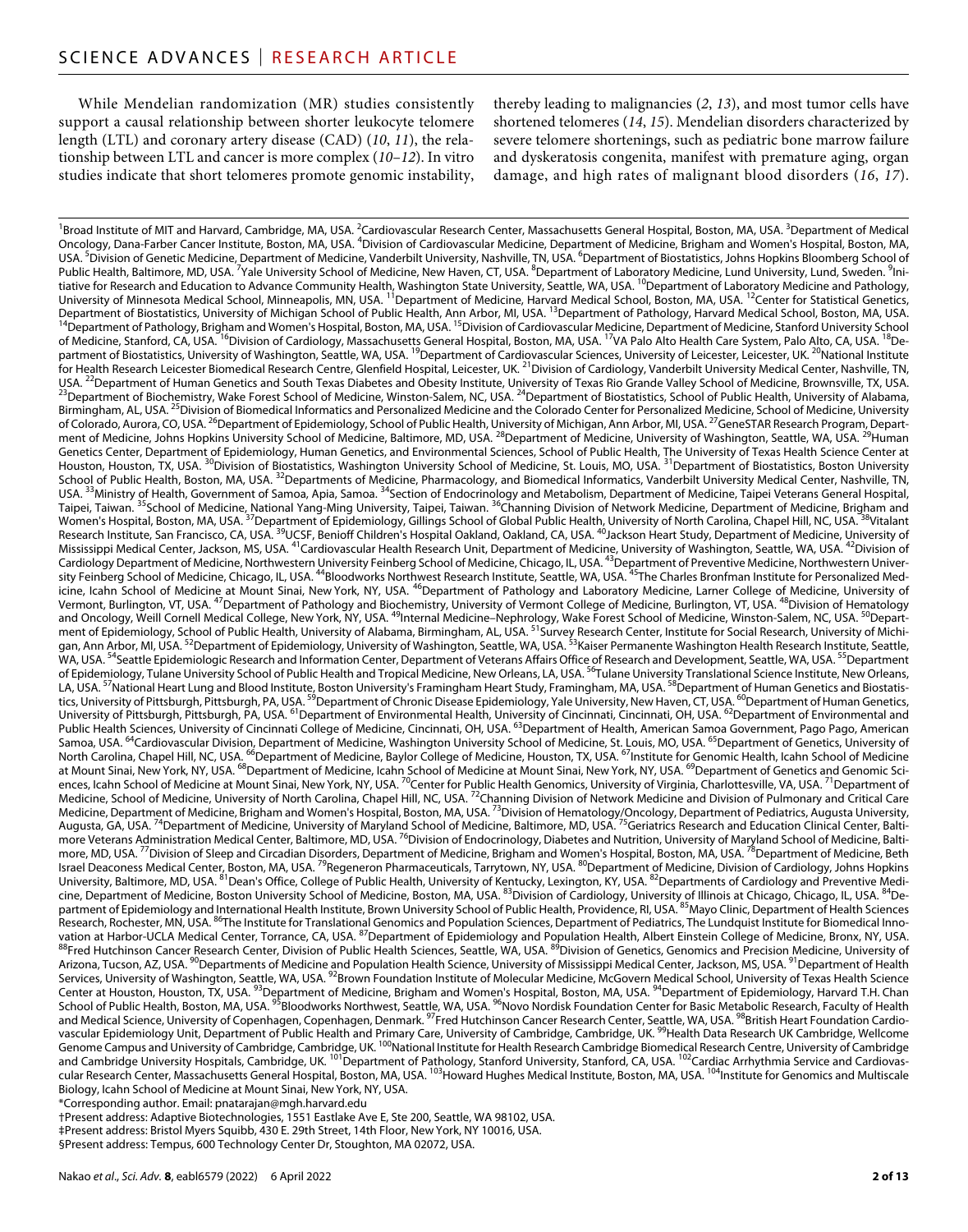However, MR studies indicate that longer genetically imputed LTL (gLTL) may cause an increased incidence of various malignancies, including lung adenocarcinoma, glioma, melanoma, or leukemia (*10*–*12*, *18*, *19*).

Clonal hematopoiesis of indeterminate potential (CHIP), characterized by clonally expanded hematopoietic cells bearing leukemogenic mutations [most commonly in DNA methyltransferase 3 alpha (*DNMT3A*), Tet methylcytosine dioxygenase 2 (*TET2*), ASXL transcriptional regulator 1 (*ASXL1*), and Janus kinase 2 (*JAK2*)] without clinical hematologic disorders, represents a premalignant condition (*20*). CHIP strongly predicts future risk for myeloid malignancy and human and murine data indicate that CHIP is a causal risk factor for CAD as well (*21*–*26*). In cross-sectional analyses, CHIP correlates with shorter measured LTL (mLTL), after adjustment for age (*27*). However, similar to aforementioned cancer studies, in genome-wide association analyses of CHIP, the most significant risk allele resides in the *TERT* locus (*28*) (encoding telomerase reverse transcriptase) and is associated with longer mLTL (*19*). Whether and how CHIP and LTL have causal association are unknown, and whether this relationship influences CHIP-associated risk for CAD is unknown.

Here, we investigated the relationships between LTL, CHIP, and CAD to address these questions using mLTL and gLTL in the National Heart, Lung, and Blood Institute (NHLBI) Trans-Omics for Precision Medicine (TOPMed) program (*n* = 63,302) and the UK Biobank (*n* = 47,080) (*19*, *29*). After estimating the associations across mLTL, CHIP, and CAD, we assessed these associations for evidence supporting bidirectional causality using MR framework with gLTL. Last, we estimated the mediation effect of mLTL for the CHIP-associated CAD risk.

#### **RESULTS**

#### **Baseline characteristics**

We detected CHIP and estimated LTL with blood DNA-derived whole-genome sequencing (WGS) from the U.S. NHLBI TOPMed program (*29*) and whole-exome sequencing (WES) from the UK Biobank (*30*). In TOPMed, CHIP calls and LTL estimates (mLTL) were obtained from WGS analyses previously published (*28*, *31*). We also obtained telomere measurements by classical methods (*19*) and compared them with WGS/WES-based estimation.

In TOPMed, after excluding kinship through second-degree relatives and those who have discordant information, 63,302 individuals had both indices measured, of whom 36,507 (57.7%) were female. The mean age was 54.3 years old (SD 18.0) at the time of blood draw, and 31,294 (48.6%) were of European ancestry (Fig. 1, fig. S1, and table S1). CHIP calls from the first WES samples released from UK Biobank were obtained (*26*, *30*) with some modifications (see Materials and Methods), yielding 47,080 individuals after excluding related individuals (second degree) and discordance between genetic sex and self-reported sex with overlapped quantitative polymerase chain reaction (qPCR)–based telomere measurement (*19*). Among the UK Biobank participants included, 25,648 (54.4%) were female. The mean age was 56.5 years old (SD 8.0), and 43,907 (93.3%) were of European ancestry. In total, 3284 (TOPMed: 5.1%) and 2206 (UK Biobank: 4.7%) individuals had evidence of at least one CHIP-related mutation. Of these, 2862 (TOPMed: 4.5%) and 1008 (UK Biobank: 2.1%) individuals had variant allele frequency (VAF) greater than 0.10, a threshold previously associated with increased CAD incidence (table S1) (*23*, *24*, *26*). Here, we define VAF as the largest size of the



**Fig. 1. Analytical procedure in this study.** TOPMed (*N* = 63,302) and UK Biobank (*N* = 47,054) are the study cohorts. Mutect2 detected CHIP-associated mutations. Telomere length was estimated by TelSeq in TOPMed and qPCR (T/S ratio) in UK Biobank. We performed observational study and causal inference by bidirectional MR between LTL and CHIP. CHIP was associated with shorter LTL in the observational study. Germline genetic factors that increase CHIP development were associated with shorter LTL, whereas germline genetic factors that increase LTL were associated with developing CHIP. Mediation analysis adjusted for the measurable confounders detected the mediation effect of LTL on CHIP. CHIP, clonal hematopoiesis of indeterminate potential; LTL, leukocyte telomere length; TOPMed, Trans-Omics for Precision Medicine; UKBB, UK Biobank.

clones in the same individual with multiple CHIP clones. Considering the improved detection of CHIP using WES, we included CHIP with VAF > 5% in subsequent meta analyses. All the CHIP detected in TOPMed had VAF > 5%, while 382 individuals detected as having CHIP in UK Biobank had VAF  $\leq$  5%.

#### **Comparison oftelomere length estimation across methods**

We compared available measurements of LTL (mLTL) across methods. The LTL estimation by TelSeq (*32*) using WGS was available from the previous work (*31*). We obtained LTL measurement by Southern blot in a subset of Women's Health Initiative (WHI) (*n =* 686), which is also a part of TOPMed. We estimated LTL by TelSeq using 49,738 WES CRAM files in UK Biobank as previously done using WGS data in TOPMed. qPCR-based measurement in UK Biobank was available from the previous work. Consistent with restricted sequencing inherent to WES, the estimated absolute LTL (mean  $\pm$  SD:  $0.83 \pm 0.13$  kb) from WES in UK Biobank was much shorter than those estimated from WGS in TOPMed (mean  $\pm$  SD: 3.27  $\pm$  1.01 kb) or from conventional LTL measured by Southern blot (mean ± SD:  $6.87 \pm 0.62$  kb) measured in WHI (fig. S2, A and B). Thus, TelSeq estimations were batch-corrected with the first nine principal components (PCs) generated by NGS-PCA ([https://github.com/](https://github.com/PankratzLab/NGS-PCA) [PankratzLab/NGS-PCA\)](https://github.com/PankratzLab/NGS-PCA), which uses read coverage information. All LTL estimations were standardized to assess the relative value. We assessed 20 genetic variants previously reported as associated with mLTL (*11*) whether they were similarly associated with LTL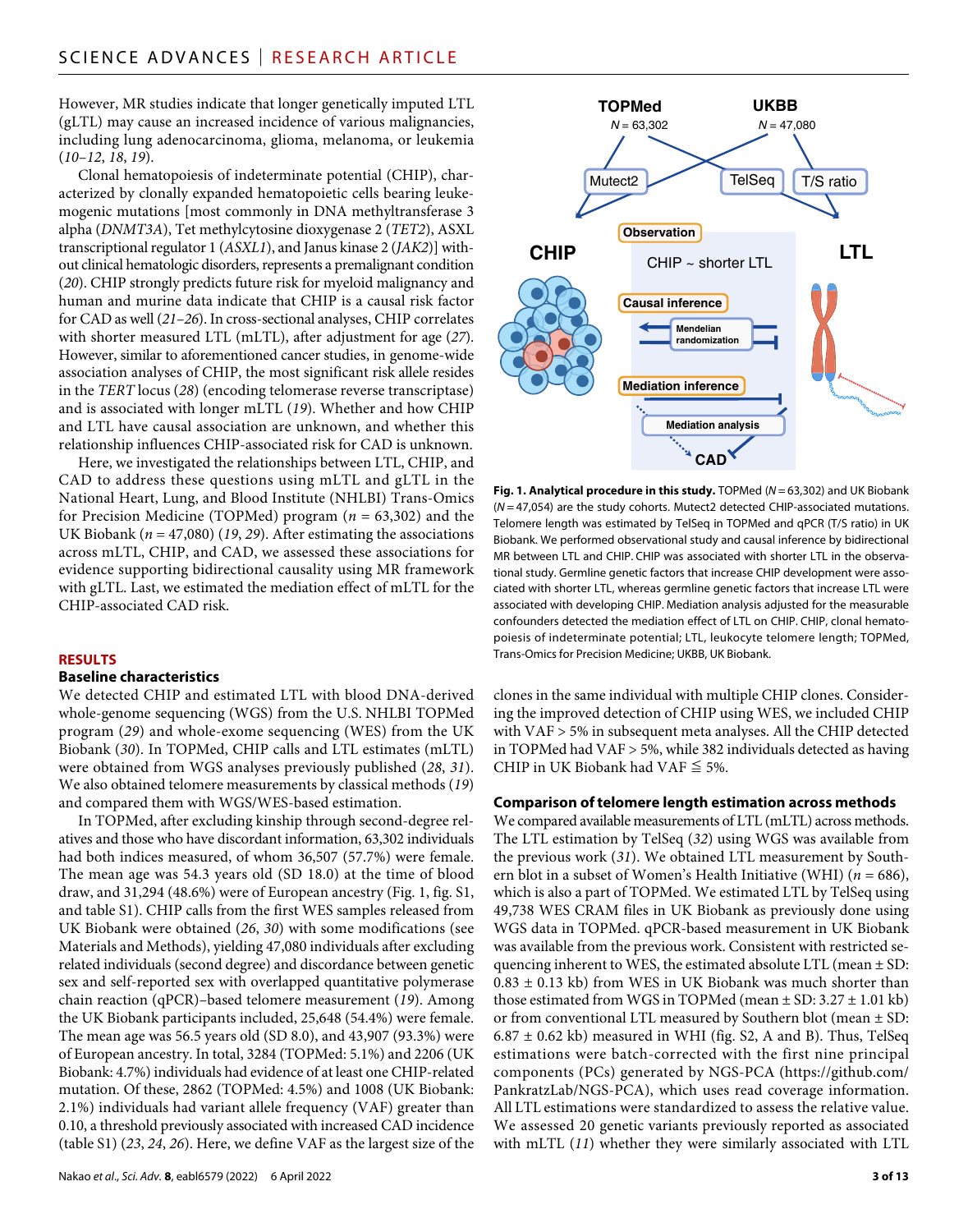estimation used in this study. All tested measurement correlated with those variants similarly with the previous report (TOPMed TelSeq:  $R^2 = 0.83$ ,  $P = 1.35 \times 10^{-6}$ ; UK Biobank TelSeq:  $R^2 = 0.71$ ,  $P = 1.57 \times 10^{-6}$ ; UK Biobank telomeric DNA/single copy gene (T/S) ratio:  $R^2$  = 0.83, *P* = 1.39 × 10<sup>-8</sup>) with effect deflation only in TelSeqbased measurement using WES in UK Biobank (fig. S3). Thus, we focus on TOPMed TelSeq and UK Biobank T/S ratio hereafter. Age similarly correlated with mLTL in TOPMed WGS ( $\beta = -0.026$ , *P* < 2 × 10<sup>-16</sup>) and UK Biobank T/S ratio (β = -0.025, *P* < 2 × 10<sup>-16</sup>) after adjustment with sex, TOPMed study (if applicable), sequencing center or batch, and the first 11 genetic PCs.

#### **Shorter mLTL is associated with increased CHIP prevalence and increased CAD incidence**

We performed association studies between mLTL, CHIP, and CAD separately in TOPMed and UK Biobank, followed by meta-analyses. Consistent with prior reports (*27*, *33*), CHIP was associated with shorter mLTL in meta-analysis results after adjustment for age, sex, ever smoking, body mass index (BMI), study, sequencing center, and the first 11 genetic PCs  $[\beta = -0.10; 95\%$  confidence interval (CI), −20.13 to −0.07; *P* (heterogeneity) = 0.0053] (fig. S4A). CHIP

with  $VAF > 0.10$  was associated with shorter mLTL with less heterogeneity across studies  $\beta = -0.15$ ; 95% CI, -0.18 to -0.11; *P* (heterogeneity) = 0.35] (Fig. 2A and fig. S4B), likely because of reduced sensitivity of smaller CHIP clones in WGS and robust inverse correlation between VAF and mLTL as shown in subsequent analysis. Prior cell-based studies have shown that *Dnmt3a* loss of function increases telomere length (*34*), *Tet2* loss of function decreases telomere length (*35*), and p53 Tumor protein p53 (*TP53*) protects telomeres from DNA damage (*36*). Thus, we estimated the effect size of each mutated gene on mLTL (Fig. 2A, fig. S5, and table S2). We focused on CHIP with VAF > 10% for this meta-analysis because of its less heterogeneity across cohorts. *DNMT3A* did not show a significant association with mLTL, whereas *TET2*, *ASXL1*, *PPM1D*, *JAK2*, and *TP53* were significantly associated with shorter mLTL (Fig. 2A). Multiple CHIP mutations in the same individuals had an additive effect on shorter mLTL (Fig. 2B and fig. S6A). Each additional CHIP-related mutation yielded an effect size of −0.13 when meta-analyzed across both cohorts [95% CI, −0.16 to −0.09; *P* (heterogeneity) = 0.35] (fig. S6B). Among those with CHIP, increasing VAF strongly correlated with shorter mLTL after adjustment in both cohorts  $\beta$  = -1.16/1% of VAF; 95% CI, −1.45 to −0.87; *P* (heterogeneity) = 0.35] (Fig. 2C and fig. S7).



Fig. 2. CHIP prevalence and VAF are associated with shorter LTL. The associations of CHIP with LTL were assessed by linear regression model in both TOPMed and UK Biobank and then meta-analyzed by fixed-effect model. Both models were adjusted with age, sex, ever smoking, BMI, the first 11 genetic PCs, study within TOPMed, and sequencing center or batch (study was only applicable to TOPMed). The prevalence of CHIP with greater than 10% VAF associations was evaluated for overall and each mutated gene (**A**) and for each number of mutated genes in the same individuals (**B**). (**C**) The correlation between LTL and VAF among the population with CHIP from both TOPMed and UK Biobank pooled analysis is displayed. A subset in TOPMed with age 40 to 70 was included in the analysis to align with the age distribution in UK Biobank. As we could not include the population without CHIP in the analysis of (C), we added a red dashed line representing the average LTL in the population without CHIP. \*\*\**P* < 0.001, after Bonferroni's correction if applicable. DDR, DNA damage repair; VAF, variant allele frequency.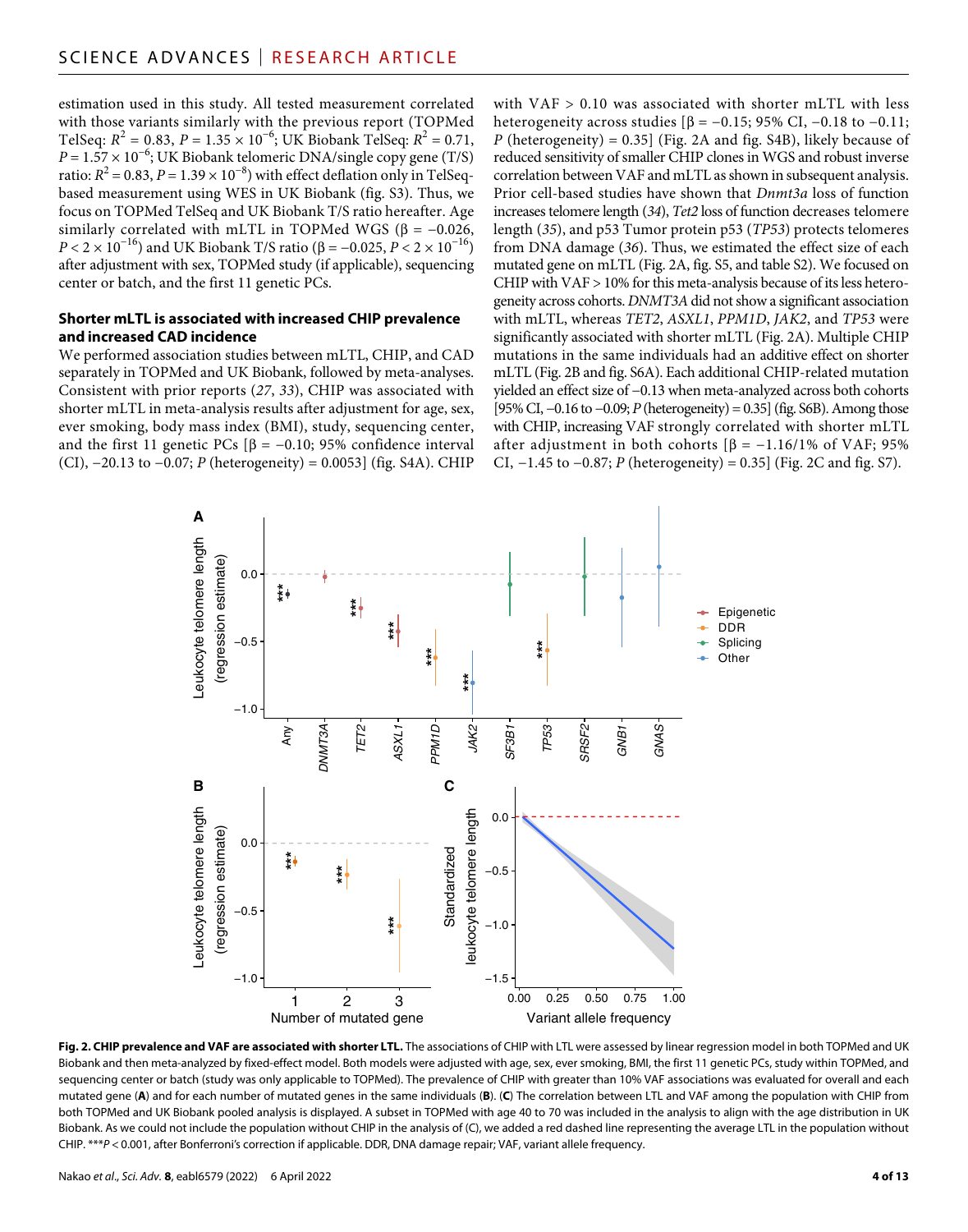We next assessed the association of mLTL with CAD using subsets of the cohorts with information on incident CAD in TOPMed (*n =* 38,645) and in UK Biobank (*n =* 47,080). Individuals who experienced CAD before the blood draw used to determine CHIP status were excluded from TOPMed (*n =* 417) and UK Biobank (*n =* 1753) analyses. Follow-up duration was calculated starting the time at the blood draw. Incident CAD was defined in both TOPMed and UK Biobank by ischemic heart disease events, including myocardial infarction and coronary revascularization (table S3).

We used Cox proportional hazard models to evaluate the association between mLTL and CAD including multivariable adjustment with covariates age, sex, ever smoking, BMI, hypercholesterolemia, the first 11 genetic PCs, study within TOPMed, and sequencing batch or center. Missing covariates excluded 8345 (including 5362 COPDGene participants without blood lipids and 124 with other missing covariates) from 27,521 TOPMed participants with available incident CAD follow-up and 1919 UK Biobank individuals from the analysis (fig. S1). Of the remaining 19,176 TOPMed and 43,408 UK Biobank individuals, 3283 TOPMed (17.1%) and 2396 UK Biobank (5.5%) participants developed CAD during the followup duration [mean (SD) duration, 12.0 (5.8) years in TOPMed and 10.0 (1.5) years in UK Biobank]. (The number of individuals included in the final analysis in each TOPMed cohort is shown in table S4.) Shorter mLTL was associated with increased CAD risk [hazard ratio (HR) = 1.08; 95% CI, 1.05 to 1.11; *P* (heterogeneity) = 0.94] (fig. S8A) as previously reported (*37*, *38*).

We replicated previous findings that CHIP is associated with increased CAD incidence across the UK Biobank and TOPMed cohorts [HR = 1.12; 95% CI, 1.04 to 1.20; *P* (heterogeneity) =  $0.074$ ] (fig. S9 and table S5). Given the heterogeneous association of CHIP with LTL by mutated gene, we also assessed whether each CHIP gene is differently associated with the incidence of CAD. We observed consistent directionality between the CAD-CHIP relationship and the LTL-CHIP relationship in some CHIP-related genes including *DNMT3A, TET2, ASXL1*, and *JAK2*, while *PPM1D, SF3B1*, and *TP53* were inconsistent.

As we observed a significant association between CHIP, CAD, and LTL, we conducted sensitivity analyses for the observations above conditioning by each other (tables S5 and S6). We observed independent association of CHIP and previous CAD on LTL when both CHIP and previous CAD are evaluated in linear regression model with or without interaction term. Similarly, independent association was observed for LTL and CHIP on incidence of CAD when both CHIP and LTL are included in Cox proportional hazard model with or without interaction term. The significant association between CAD and LTL was robust among those without CHIP (fig. S8B). We observed consistent association between LTL and CHIP by each mutated CHIP-related gene after adjustment with previous CAD (table S7).

#### **MR studies indicate that longer LTL causes CHIP acquisition**

We performed one-sample MR study to infer whether LTL has a causal effect on CHIP acquisition. Using TOPMed individual-level data, the association between gLTL and CHIP was tested to infer causality in MR framework. We found instrumental variables (IVs) from an independent GWAS of mLTL (*11*). Twenty independent single-nucleotide polymorphisms (SNPs) with *P* < 10−8 were pruned as 10 Mb apart and in linkage disequilibrium resulting in 16 IVs (table S8). Two-stage least-square regression suggested a causal association of LTL with CHIP (Estimate =  $0.92$ ;  $95\%$  CI,  $0.61$  to 1.2;  $P = 6.7 \times 10^{-9}$ ) (Fig. 3). The estimate here is the logarithm of odds ratio normalized per 1 SD of LTL. As a sensitivity analysis, we performed one-sample MR using UK Biobank and meta-analyzed with TOPMed. The putative causal association of LTL with CHIP was consistent across cohorts [Estimate = 0.90; 95% CI, 0.66 to 1.1; *P*  $(heterogeneity) = 0.88$ ].

We performed two-sample MR as a replication analysis. We used previous European LTL summary statistics (*11*) as the exposure (LTL) cohort ( $n = 78,592$ ) and the European subset of the UK Biobank as the outcome (CHIP) cohort (*n =* 43,906). The same 16 IVs were used as one-sample MR. The positive potential causal effect of LTL on CHIP was shown in the conventional two-sample MR approach [inverse variance weighted (IVW) method; Estimate = 1.06; 95% CI, 0.39 to 1.74; *P* = 1.89 × 10−3] (fig. S10). The global test by MR-PRESSO (Mendelian Randomization Pleiotropy Residual Sum and Outlier) (*39*) suggested significant horizontal pleiotropy before outlier exclusion (*P* < 1.0 × 10−4) and detected the *TERT* and *ATM* loci as outliers (table S8). While the leave-one-out analysis

|            | Exposure Outcome Study |                     | - IV                                                     |                                                                                                                                                        | <b>Estimate</b> | 95% CI                     | P                     | P (Heterogeneity) |
|------------|------------------------|---------------------|----------------------------------------------------------|--------------------------------------------------------------------------------------------------------------------------------------------------------|-----------------|----------------------------|-----------------------|-------------------|
| <b>LTL</b> | <b>CHIP</b>            | TOPMed 16           |                                                          | $\frac{1}{2} \left[ \begin{array}{cc} 1 & 0 \\ 0 & -1 \end{array} \right] = \frac{1}{2} \left[ \begin{array}{cc} 1 & 0 \\ 0 & -1 \end{array} \right].$ | 0.92            | $(0.61 - 1.2)$             | $6.7 \times 10^{-9}$  |                   |
|            |                        | <b>UKBB</b>         | 16                                                       | $\sim$ $       -$                                                                                                                                      | 0.88            | $(0.49 - 1.3)$             | $1.0 \times 10^{-5}$  |                   |
|            |                        | Overall             |                                                          |                                                                                                                                                        | 0.9             | $(0.66 - 1.1)$             | $3.2 \times 10^{-13}$ | 0.88              |
| CHIP       | <b>LTL</b>             | TOPMed <sub>2</sub> | <b>Provident Control</b>                                 |                                                                                                                                                        | $-0.81$         | $(-1.4 \text{ to } -0.23)$ | 0.0063                |                   |
|            |                        | <b>UKBB</b>         |                                                          |                                                                                                                                                        | $-1.1$          | $(-2.6 \text{ to } 0.32)$  | 0.13                  |                   |
|            |                        | Overall             |                                                          |                                                                                                                                                        | $-0.86$         | (-1.4 to -0.32)            | 0.0019                | 0.68              |
|            |                        |                     | $-0.5$<br>$-2.5$<br>$-1.5$<br>$-2$<br>$-1$<br>$^{\circ}$ | 0.5<br>1.5                                                                                                                                             |                 |                            |                       |                   |

**Fig. 3. Bidirectional one-sample MR studies indicated the positive causal effect of LTL on CHIP and the inverse causal effect of CHIP on LTL.** Bidirectional one-sample MR was performed to assess the causal effect of both LTL on CHIP and CHIP on LTL. The summary statistics for LTL GWAS in Li *et al.* (*11*) was used for IV discovery for LTL on CHIP and TOPMed for CHIP on LTL. IVs were clumped if <10 Mb apart and in linkage disequilibrium ( $R^2 > 0.001$  calculated in European ancestry from the 1000 Genome Project). IVs were further assessed by Steiger test to mitigate the effect of reverse causation resulting in 16 and 2 IVs, respectively. TOPMed and UK Biobank were used as the test cohort for both CHIP on LTL and LTL on CHIP and meta-analyzed. Used IVs and cohorts for each analysis are summarized in tables S4, S8, and S9. CI, confidence interval; IV, instrumental variable; MR: Mendelian randomization.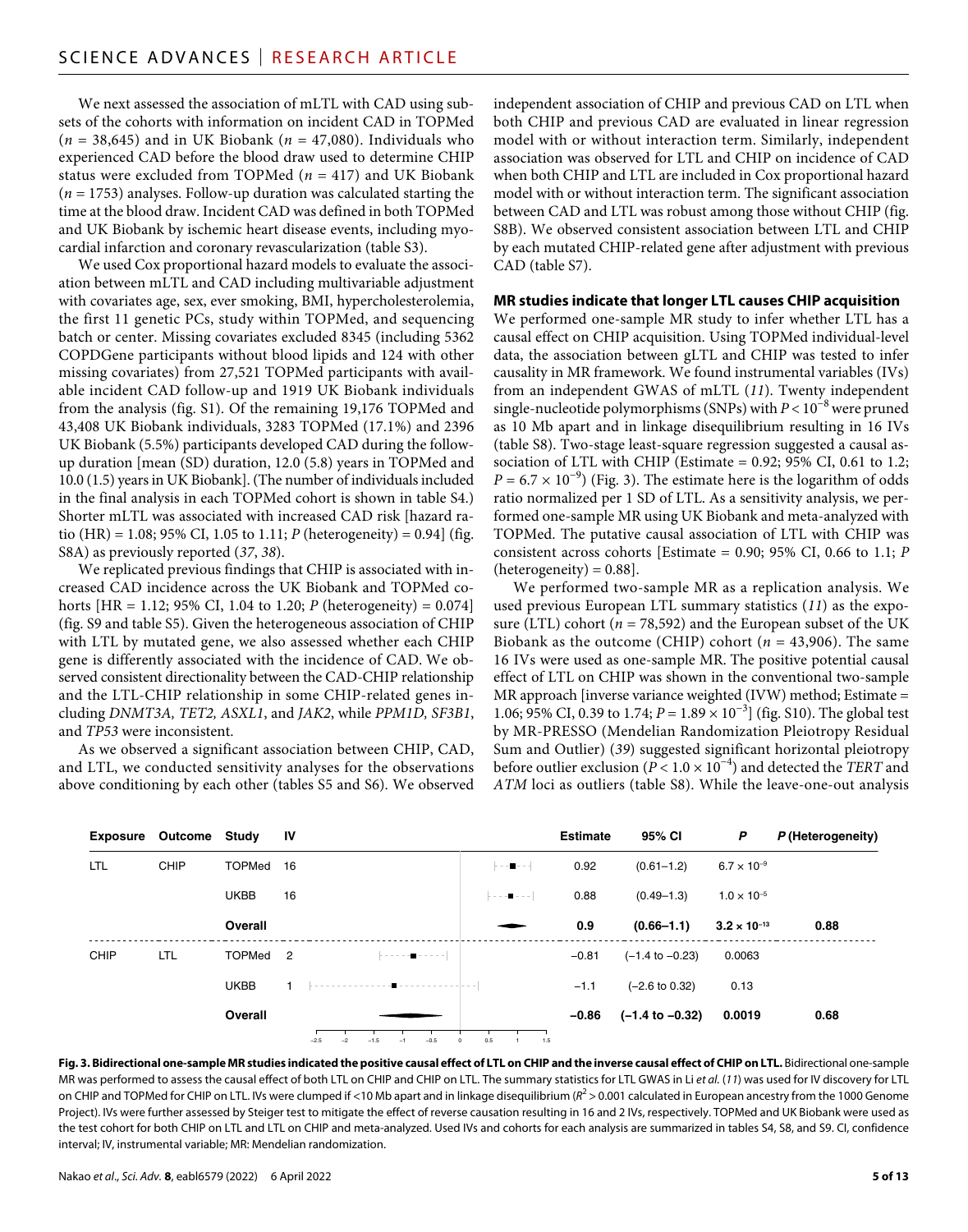showed that the *TERT* locus variant had the most significant effect among IVs, the analysis remained robust (fig. S11). Outlier exclusion supported a significant causal association of LTL on CHIP by MR-PRESSO in two-sample MR (Estimate= 0.79; 95% CI, 0.24 to 1.34; *P* = 0.015) (fig. S10) without significant statistical evidence of horizontal pleiotropy (Global test,  $P = 0.15$ ). Reevaluation of all the models after outlier exclusion showed stable estimates across methods indicating robust causal inference (fig. S12).

Although the Sargan test indicated endogeneity of used IVs  $(P < 2.2 \times 10^{-16})$ , we do not have an appropriate strategy to find pleiotropy in one-sample MR. Hence, the one-sample MR study in TOPMed was reexamined after exclusion of outliers detected by MR-PRESSO in the two-sample MR study. Outlier exclusion still demonstrated significant causal association (Estimate = 0.48; 95% CI, 0.13 to 0.83;  $P = 0.0062$ ) without statistically significant evidence of pleiotropy (Sargan test,  $P = 0.83$ ).

We next evaluated the relationship of gLTL with the occurrence of acquired genome-wide singleton single-nucleotide substitution. Using WGS from a subset of the TOPMed study population (*n* = 56,266), we tabulated per-individual genome-wide somatic mutations. Outlier-excluded 14 IVs discovered in the previous section were used for MR study. MR analyses supported a causal relationship between longer LTL and increased somatic mutations in one-sample MR study (Fig. 4). Next, we assessed the effect of gLTL for COSMIC (catalogue of somatic mutations in cancer) signature version 2 [\(https://](https://cancer.sanger) [cancer.sanger.](https://cancer.sanger)ac.uk/cosmic/signatures\_v2). Failure of DNA doublestrand break repair by homologous recombination (signature 3) and other signatures with unknown etiologies (signatures 8, 17, 19, and 30) associated with longer gLTL in MR analyses (fig. S13). These observations suggested that longer LTL promotes CHIP acquisition by accelerating mutagenesis. The *TERT* locus variant is associated prominently with mutational occurrence in line with the pleiotropic effect detected in MR studies (fig. S14).

#### **MR studies support the idea that CHIP causes shortened telomeres**

Given the inverse correlation between CHIP and mLTL and previous reports that some CHIP-related genes affect telomere length, we performed one-sample MR for CHIP on LTL with TOPMed. IVs were used from a previously reported GWAS of CHIP in TOPMed (*28*). There are three loci reported to have genome-wide significance ( $P < 1 \times 10^{-8}$ ). To avoid the possible bias from reverse causality, we filtered discovered IVs using the Steiger test that identified the *TERT* locus as having a significantly higher correlation with mLTL than CHIP ( $P = 0.0105$ ) concordantly with the well-known causal effect of TERT on telomere length; hence, SNPs at *KPNA4/TRIM59* and *TET2* loci were valid IVs. The significance of each variant supported the robust association with exposure, the first assumption of MR (table S9). No statistical evidence of endogeneity for IVs used was shown by the Sargan test ( $P = 0.306$ ). The MR analysis with two IVs was consistent with an inverse causal effect of CHIP on LTL (Estimate = −0.81; 95% CI, −1.40 to −0.23; *P* = 0.0063) (Fig. 3). Single-IV analysis demonstrated consistent effect sizes across two IVs (fig. S15). As a sensitivity analysis, we performed one-sample MR using UK Biobank and meta-analyzed with TOPMed. Meta-analyzed one-sample MR in UK Biobank and TOPMed was consistent with an inverse causal effect of CHIP on LTL [Estimate = −0.86; 95% CI, −1.40 to −0.32; *P* (heterogeneity) = 0.68] (Fig. 3).

As another sensitivity analysis, we performed two-sample MR study for CHIP on LTL. As SNP at *TET2* locus was African ancestry specific, SNP at *KPNA4/TRIM59* locus was the only valid IV among European ancestry. We used the European subset of TOPMed for exposure (CHIP; *n* = 27,402) and UK Biobank for outcome (LTL,  $n = 412,308$ ). CHIP consistently has inverse causation on LTL (Estimate = −0.13; 95% CI, −0.17 to −0.10; *P* = 8.6 × 10−15; fig. S16). Furthermore, we flipped the cohorts (UK Biobank CHIP, *n* = 43,906; TOPMed LTL,  $n = 27,402$ ), and meta-analyzed with the previous analysis, which suggested that CHIP consistently has inverse causation on LTL [Estimate = −0.13; 95% CI, −0.17 to −0.091; *P*  $(heterogeneity) = 0.89; fig. S16$ .

#### **Mediation analysis of LTL for CHIP-associated CAD risks**

We assessed the mediation effect of mLTL on CHIP-associated CAD risk in UK Biobank. The proportion of mediation effect of mLTL in the total effect of CHIP to CAD was estimated as 3.4% (95% CI, 1.3 to 8.3%;  $P \le 2 \times 10^{-16}$ ) using the "mediation" package (40) in R (R Foundation for Statistical Computing, Vienna, Austria) (Table 1). Both mediator and outcome models were adjusted for age, sex,



**Fig. 4. Effect of mLTL and gLTL for mutation occurrence.** Effect estimates of (**A**) measured LTL (mLTL) and (**B**) gLTL (one-sample MR using 14 IVs) on singleton mutation occurrence. The vcf files were generated by Mutect2 from 56,266 CRAM files in TOPMed with appropriate filters and single-base substitutions were extracted, stratified by trinucleotide context. IVs were selected as two-sample MR for LTL (Fig. 3) with outlier exclusion. Effect estimates with *P*<0.05 are colored. \* denotes false discovery rate<0.05.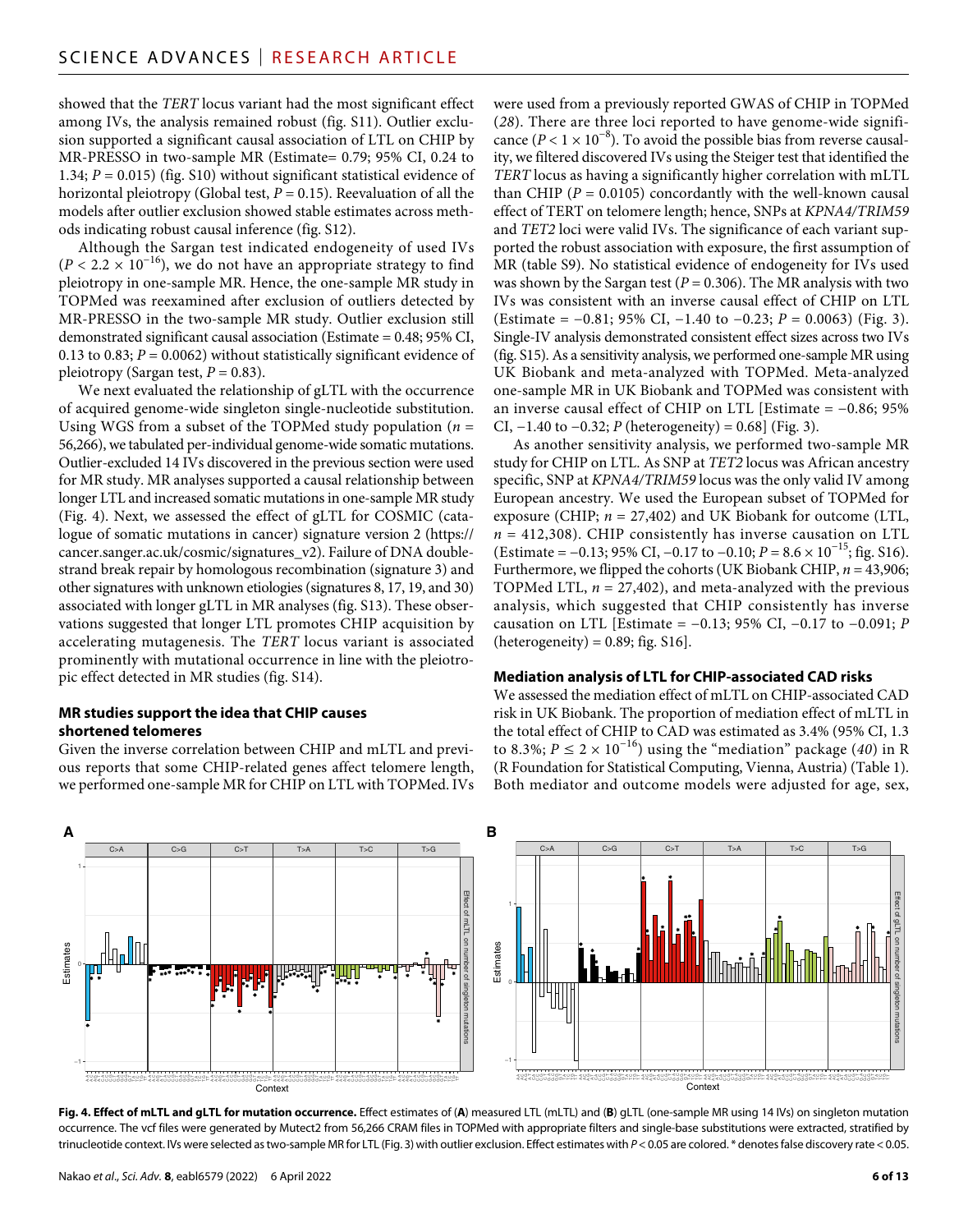**Table 1. Mediation analysis showed mediation effect of LTL for CHIP-associated CAD risk.** The mediation effect of LTL for CHIPassociated CAD risk was estimated by mediation package in R. A mediation effect of 0 indicates that LTL does not mediate the CHIPassociated CAD risks, and a mediation effect of 1 indicates that LTL mediates all of the CHIP-related CAD risks. The *P* value reflects whether the proportion of the mediation effect on the CHIP-related CAD risks is 0% versus not 0%. Both mediator and outcome models are adjusted by age, sex, ever smoking, BMI, prevalent type 2 diabetes, prevalent hypercholesterolemia, prevalent hypertension, sequencing batch, and the first 11 genetic PCs in UK Biobank, and age at blood draw, ever smoking, race, dyslipidemia, hypertension, BMI, WHI inverse probability weight (to account for the nonrandom selection of women for WGS in WHI), history of hormone therapy, history of hysterectomy, and the first 11 genetic PCs in WHI. CAD, coronary artery disease; CHIP, clonal hematopoiesis of indeterminate potential; LTL, leukocyte telomere length; WHI, Women's Health Initiative.

|                            | <b>Proportion of</b><br>mediation effect of<br><b>LTL for CHIP-</b><br>associated CAD risk<br>(95% CI) | P                                   |
|----------------------------|--------------------------------------------------------------------------------------------------------|-------------------------------------|
| UK Biobank<br>$(n=43,408)$ | $0.034(0.013 - 0.083)$                                                                                 | $\langle 2 \times 10^{-16} \rangle$ |
| WHI $(n = 3734)$           | $0.064(0.0088 - 0.19)$                                                                                 | 0.02                                |

BMI, ever smoking, previous type 2 diabetes mellitus, previous hypercholesterolemia, previous hypertension, sequencing batch, and the first 11 genetic PCs. We performed a replication analysis using the WHI cohort subset of the TOPMed cohort ( $n = 3734$ ), because sufficient covariate information was available to adjust models precisely. Both mediator and outcome models were adjusted for WHI inverse probability weight (to account for the nonrandom selection of women for WGS in WHI), history of hormone therapy, and history of hysterectomy in addition to the covariates in UK Biobank. CAD was defined as the composite of myocardial infarction and coronary revascularization. The proportion of mediation effect of mLTL in the total effect of CHIP to CAD was estimated as 6.4% (95% CI, 0.88 to 19%; *P* = 0.02) in WHI.

#### **DISCUSSION**

We used observational and MR studies to examine how processes regulating LTL and CHIP acquisition interrelate and how they influence CAD risk. Consistent with prior observational epidemiologic analyses, CHIP and mLTL were inversely correlated. Bidirectional MR supported the hypotheses that longer LTL promotes CHIP acquisition, while CHIP in turn shortens LTL potentially among affected cells. Although this inverse bidirectional causal relationship is complicated and partially counterintuitive, the first part (from LTL to CHIP) is consistent with recent reports that described similar relationships in related phenotypes such as myeloproliferative neoplasm (MPN) and clonal somatic copy number alterations (*41*), and the later part (from CHIP to LTL) is consistent with observational studies. While both CHIP and shorter mLTL have been independently associated with CAD, mediation analysis indicated that a modest fraction of CHIP-associated CAD risk may be mediated by resultant LTL shortening.

Our findings have several implications for the understanding of CHIP, LTL, and CAD. First, we replicated modest overall observational inverse association between CHIP and mLTL, which was previously shown in independent cohorts (*27*, *33*). The association varies by mutated genes, indicating gene-specific mechanisms promoting LTL shortening. DNMT3A mutations did not show significant association with mLTL, while *JAK2* mutations, which have been previously reported as strongly correlated with shorter mLTL (*42*) in patients with MPN, had the most robust association with shorter mLTL in the context of CHIP.

Second, we observe a bidirectional causal relationship between LTL and CHIP, advancing our understanding of the malignancy– telomere length association. As described earlier, prior studies have shown complex relationships between LTL and cancer risk (*18*). Several models were proposed, including a heterogeneous multihit theory (*43*) and the biphasic effect of *TERT* promoter mutation throughout tumor development (*14*). CHIP provides an opportunity to focus on an incipient step of malignant cell development. Our results suggest that longer LTL may promote CHIP acquisition through increasing mutagenesis. One potential model could be that longer telomeres support the longevity of the cells, thus augmenting opportunities to acquire somatic mutations over time, while telomeres begin accelerated shortening once the cell cycle accelerates owing to driver mutation acquisition (Fig. 5). Consistent with this model, we observed that increased clone size, a readout of increased cellular cycles, is correlated with shorter mLTL (*44*). In the setting of shortened telomere Mendelian syndromes, shortened telomeres promote genomic instability and subsequent acquisition and retention of neoplastic driver mutations (*45*). This may be consistent with the hypothesis that CHIP-associated LTL shortening may hasten subsequent malignancy (Fig. 6). Further assessment of longitudinal mLTL follow-up among the CHIP-positive population would be desired.

Third, CHIP-associated CAD risk may be partly attributed to subsequent LTL shortening. Prior cell-based, murine, and human genetic analyses have prioritized the NLR family pyrin domain containing 3 (NLRP3) inflammasome pathway in CHIP-associated CAD risk (*23*–*26*, *28*). In the present work, we orthogonally implicate LTL in both the genesis of CHIP, a new CAD risk factor, and its clinical consequences. Our study is underpowered for gene-specific analyses but notably did not observe an association between *DNMT3A* CHIP and mLTL alteration. Consistent with this observation, prior work suggests that hematopoietic stem cell loss of *Tet2* leads to shortened telomeres, whereas loss of *Dnmt3a* leads to telomere preservation (*35*, *46*). Such differences may also partly explain gene-specific differences in CAD risk (*24*–*26*). While interrupting CHIP-mediated LTL shortening may be a viable strategy to mitigate CHIP-associated CAD risk, this general strategy may be limited to the overall modest estimated mediating effect. However, given the heterogeneity observed, this strategy may be more efficiently applied to non-*DNMT3A* CHIP.

Key limitations must be considered in the interpretation of our study findings. First, limited CHIP GWAS availability prevented sensitivity analyses for conventional two-sample MR approaches in the causal inference of CHIP on LTL. The ongoing effort of accumulating CHIP cases would address this issue. Second, the crosssectional observational nature of our analyses limits inference regarding causal temporal relationships. Longitudinal analyses of LTL, CHIP, and incident diseases as well as experimental models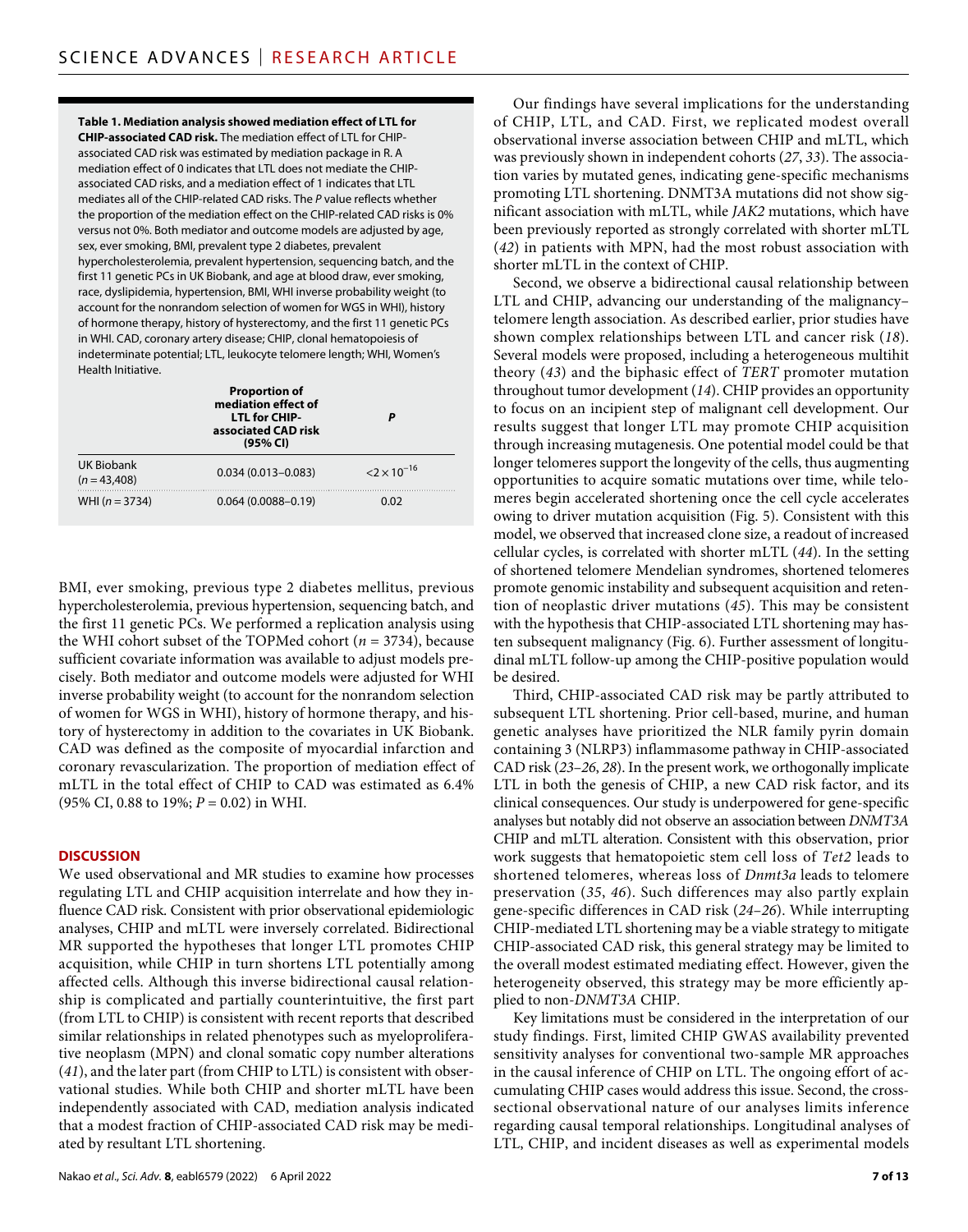# SCIENCE ADVANCES | RESEARCH ARTICLE



Fig. 5. Proposed model to explain "telomere paradox" in CHIP. People with longer gLTL have a higher incidence of mutagenesis and, thus, have a higher chance to acquire CHIP-associated mutations (middle). The cells that acquired CHIP have a shorter telomere such that mean mLTL decreases as the clone expands (bottom). This model can explain the "paradox" that genetically longer LTL is associated with higher incidence of CHIP, which has measured shorter LTL on average. HSPC, hematopoietic stem cell.



**Fig. 6. Estimated change of mean LTL in each scenario.** Schematic representation of estimated change of mLTL in each scenario speculated from our study. The slope after CHIP acquisition may differ by CHIP-related gene and mutation.

are needed to confirm our hypotheses. Third, the mediation effect estimate of mLTL for CHIP-associated CAD may be limited by conflicting bidirectional causal effect. We found that MR study for CAD and CHIP is more challenging because the following known observations indicate potential violation for MR assumptions: (i)

well-established MR-imputed causal association from LTL to CAD, (ii) the known biological causality of TERT for telomere length, and (iii) the *TERT* locus is the top hit in CHIP GWAS. Increased sample size for CHIP GWAS with careful selection of the IVs will be necessary to conduct an appropriate MR study for CAD and CHIP.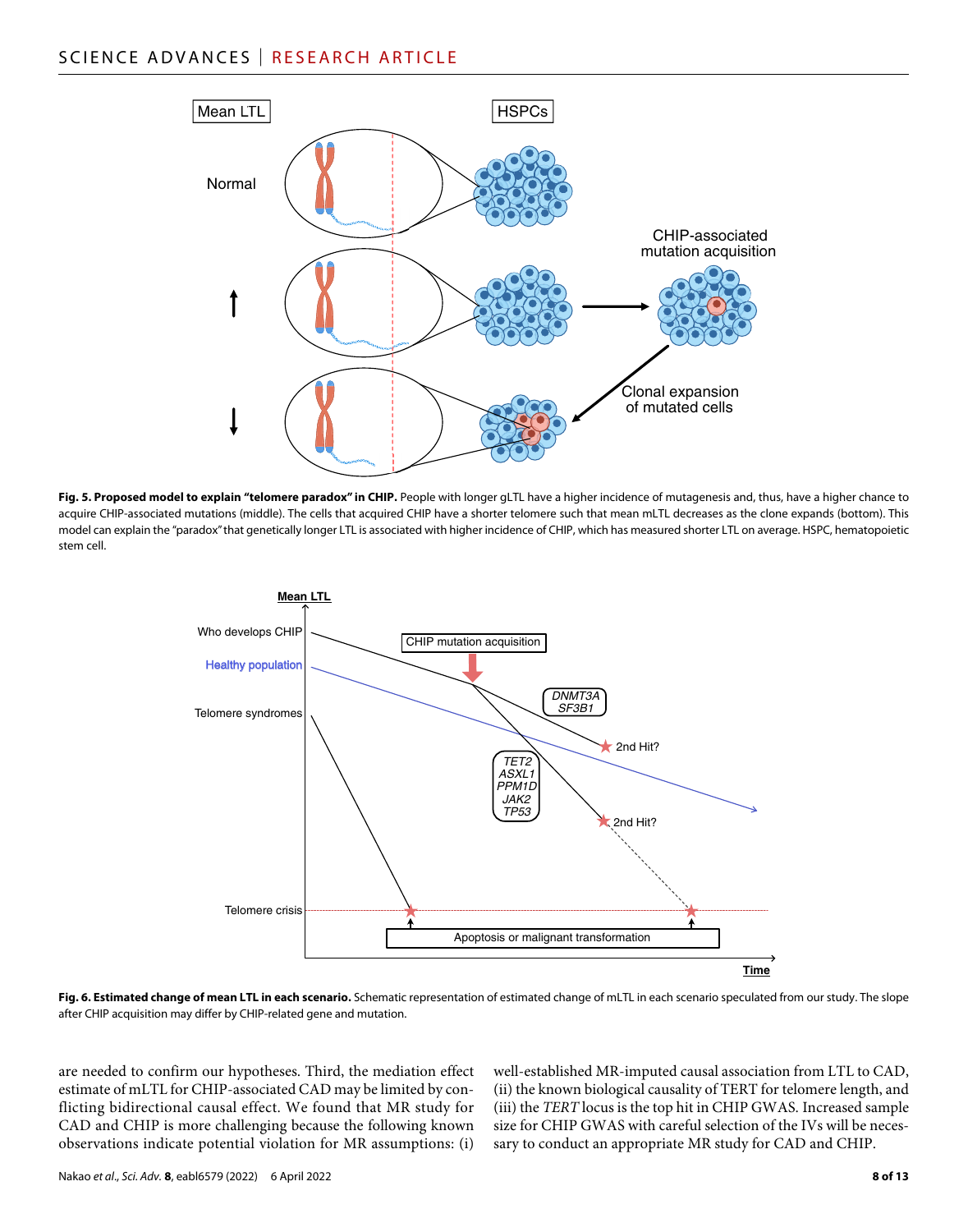In conclusion, we showed a bidirectional relationship between LTL and CHIP, shedding light on the mechanisms by which telomere length contributes to age-related disorders. The mediation effect of LTL on CHIP-related CAD incidence suggests the plausibility of developing harmonized therapies for both blood cancer and cardiovascular diseases.

#### **MATERIALS AND METHODS**

#### **Experimental design**

Given the known association between CHIP, LTL, and CAD, we intended to understand the causality and mediation effect to seek the possibility to develop preventative therapies for CAD through the intervention for CHIP and/or LTL. We studied observational and causal relationships between CHIP and LTL and then assessed the mediation effect on CAD. For this purpose, we leveraged two large-scale cohorts UK Biobank and TOPMed for observational studies, MR studies for causal inference, and mediation analyses.

### **Study population**

From NHLBI's TOPMed program, WGS of blood DNA performed in participating studies were used for CHIP detection and LTL estimation in recent studies (*28*, *29*). The included studies are largely observational cohorts and have previously been described in detail. Cohorts included in this study are reported in table S4. We excluded samples that had conflicting information for sex and excess kinship within second degree determined by kinship-based inference for GWAS (KING) coefficient > 0.0884 (fig. S1).

The UK Biobank is a population-based cohort of >500,000 UK adult residents recruited between 2006 and 2010 and followed prospectively via linkage to national health records (*30*). At the baseline study visit, participants underwent phlebotomy and provided detailed information about medical history and medication use. In the present study, the UK Biobank cohort included adults aged 40 to 70 years at blood draw with available WES. Follow-up in the UK Biobank occurred through March 2020 for inpatient diagnosis. We excluded samples with consent retraction, excess heterogeneity or missingness in genotyping array, discordance between reported and genetically imputed sex, and excess kinship within second degree determined by KING coefficient > 0.0884 (fig. S1). We used the samples from which all information used was available.

Kinship inference and genetic PCs were centrally calculated in both cohorts. For the two-sample MR studies, the European ancestry ( $n = 27,402$  in TOPMed and  $n = 43,906$  in UK Biobank) subset was used to avoid bias from population structures in both cohorts.

Because the WHI represents one of the largest TOPMed cohorts and had exposure, detailed covariates, and outcome data available, we used WHI for the replication of mediation analysis for mLTL on CHIP-associated CAD risks. Briefly, the WHI is a prospective study of women recruited at 40 centers throughout the United States between 1993 and 1998 (*47*). Participants were enrolled in the clinical trial(s) (of hormone therapy, calcium/vitamin D supplementation, and/or dietary modification) or the observational study. Unrelated women in WHI who underwent >30× WGS using blood drawn at age 50 to 70 years as part of the TOPMed program were included in the present analysis. To avoid the effects of the study intervention on outcomes, we excluded women in the WHI hormone therapy trial with blood draw  $\geq$ 2 years after the screening visit (*n* = 483) as previously described (*48*).

#### **Sequencing and CHIP calling**

UK Biobank WES of whole blood–derived DNA was performed using Illumina NovaSeq 6000 platform at the Regeneron Sequencing Center (Tarrytown, NY) as described previously (*30*). TOPMed WGS to an average depth of 38× was performed using whole blood– derived DNA, PCR-free library construction, and Illumina HiSeq X technology as described elsewhere (*29*).

CHIP mutations were called previously in TOPMed (*28*) and UK Biobank (*26*). CHIP mutations were reevaluated after the errorcorrected release of WES in UK Biobank in June 2020. Briefly, CHIP mutations were detected with GATK MuTect2 software (*49*) with parameters as previously described (*28*). Samples were annotated as having CHIP if Mutect2 identifies one or more of a prespecified list of pathogenic somatic variants (*23*, *24*). Common germline variants and sequencing artifacts were excluded as before. Each study includes both the presence of (i) any CHIP and (ii) CHIP with  $VAF > 0.1$ , as larger CHIP clones above this threshold have previously been more strongly associated with adverse clinical outcomes (*24*, *26*).

#### **Estimating LTL from NGS of blood-derived DNA**

The estimation of mean LTL was performed using TelSeq (*32*) previously in TOPMed with WGS for 109,648 participants by the TOPMed Hematology and Hemostasis working group (*31*). Given imperfect capture, TelSeq is expected to be able to estimate LTL from WES (*32*). We applied an analogous method to WES in UK Biobank with  $k = 7$ , while  $k = 12$  was used for TOPMed WGS. Read coverage was calculated by Mosdepth (*50*), and PCA was conducted for read coverage. Estimated LTL was log-transformed, and linear regression was performed using the first nine PCs. Standardized residuals were used as the relative value of estimated LTL within each study for  $mean = 0$  and  $SD = 1$  for each cohort.

#### **Telomere measurement by Southern blotting and qPCR**

We measured LTL in a subset of WHI by Southern blotting for direct comparison with TelSeq using WGS. DNA was extracted from baseline (or year 1) blood samples by the 5-prime method (5 PRIME Inc., Gaithersburg, MD) and sent in batches over a 1-year period to the Center of Human Development and Aging laboratory at Rutgers for LTL measurement. The laboratory conducting the LTL measurements was blinded to all characteristics of participants. DNA integrity was assessed visually after ethidium bromide–stained 1% agarose gel electrophoresis (200 V for 2 hours). We required DNA to appear as a single compact crown-shaped band that migrated in parallel with the other samples on the gel. Telomere length in kilobases was measured by the mean length terminal restriction fragments using the Southern blot method as previously described (*51*). Each sample was run in duplicate on different gels and mean LTL was used for statistical analyses. The average interassay coefficient of variation for blinded pair sets was 2.0%. Individuals with LTL values exceeding 3 SDs from the sample mean were excluded from the analyses,  $n = 3$ . LTL in UK Biobank participants was measured by qPCR-based T/S ratio as described previously (*19*).

#### **Statistical analysis** *Observational epidemiology*

Baseline continuous variables were compared between populations with large clone size CHIP (VAF  $\geq$  0.1) and small clone size CHIP (VAF < 0.1), and without CHIP using analysis of variance (ANOVA), and categorical variable associations were estimated using the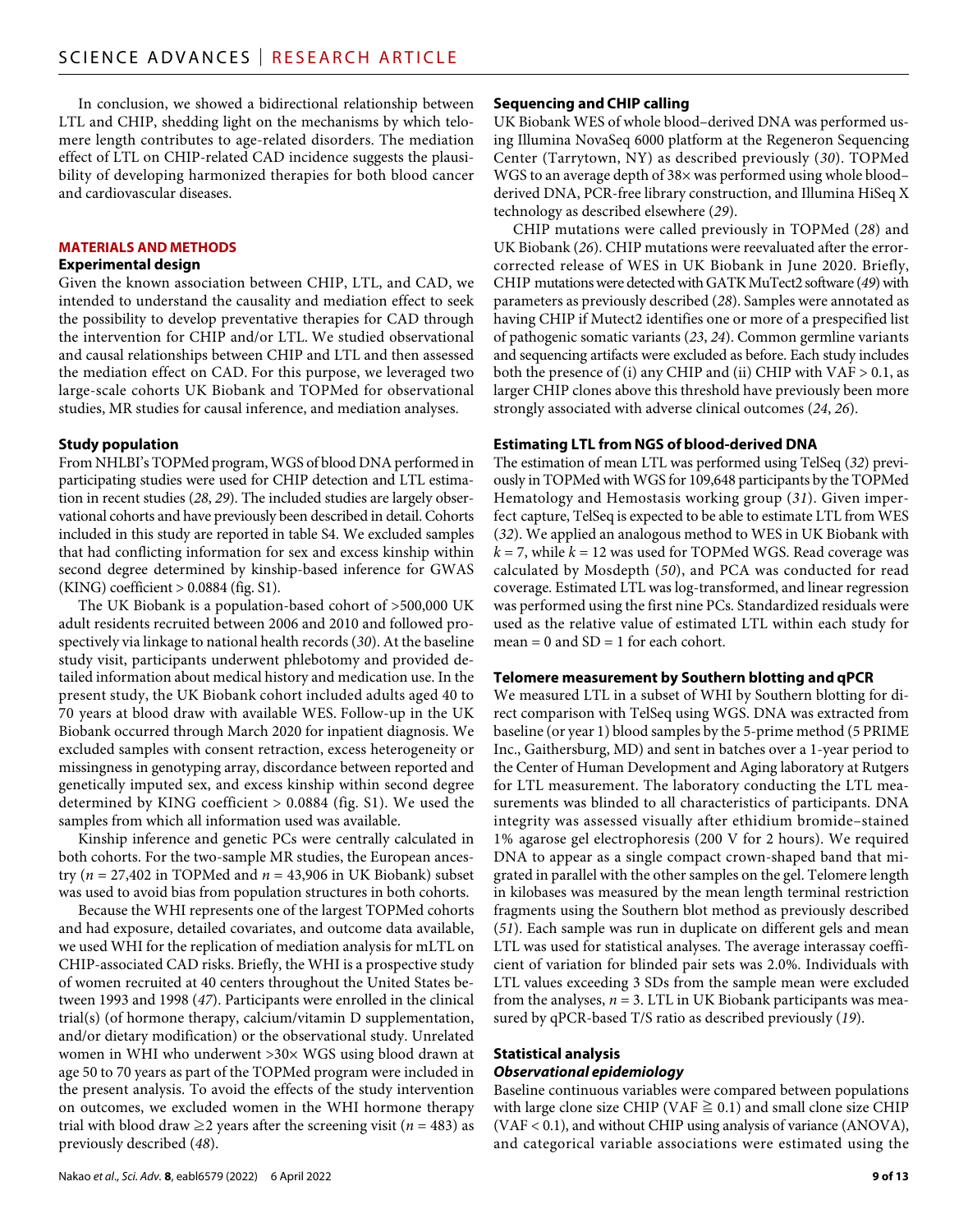chi-square test. For the association analyses, linear regression models were used for continuous outcomes, and logistic regression models were used for binary outcomes.

Cox proportional hazard models were used in survival analyses with CAD as the outcome. Cox proportionality assumption was assessed by Schoenfeld. Models were adjusted for age, sex, ever smoking, BMI, hypercholesterolemia, the first 11 genetic PCs, study within TOPMed, and sequencing center (study and sequencing center are only applicable to TOPMed). Quadratic age was used as a covariate in all the models throughout this study where applicable. Age, sex, and sequencing center were stratified, and frailty model was introduced for TOPMed study to comply with the Cox proportionality assumption in TOPMed.

Meta-analyses were performed by the fixed-effect model using the "meta" package  $(52)$  (version 4.18-0) in R. Two-sided  $P < 0.05$  was considered statistically significant. Analyses were conducted using R 3.6.1 (R Foundation for Statistical Computing, Vienna, Austria).

## *Mendelian randomization*

We performed bidirectional MR studies between CHIP and LTL. All procedures were consistent with the current recommendations for MR studies (*53*). IVs detected in previously reported CHIP (*28*) and LTL (*11*) GWAS studies were used for the causal inference by twostage least-squares regression in one-sample MR and its analogous IVW method in two-sample MR. Genome-wide significance (*P* < 5 × 10−8) was considered as the criteria for the IV assumption of robust relevance (the first assumption of MR). Given the limited availability of GWAS for CHIP, we used SNPs detected in multiethnic analysis in the MR for CHIP on LTL. The associations of the SNPs with CHIP were recalculated in the European ancestry subsets in each cohort. IVs were pruned into independent loci <10 Mb apart and in the linkage equilibrium ( $R^2$  > 0.001 calculated in European ancestry from the 1000 Genome Project) using the "TwoSampleMR" package (*54*) (version 0.5.4) in R. Used IVs are reported in tables S8 and S9 for CHIP on LTL and LTL on CHIP, respectively. Estimates were normalized per 1 SD LTL in both directions.

To mitigate the influence of reverse causality, we performed Steiger filtering to remove variants that have significantly greater association with the outcome than exposure. Some variants may be associated with exposure via first outcome and secondary exposure. These variants should not be included as instruments for causal inference because of the violation of the exclusion-restriction assumption (the third assumption of MR). Previous reports showed that *TERT* locus is the leading predisposition for both CHIP and LTL; thus, this locus may have significant effects on both directions. Steiger filtering calculates the variant-exposure and variant-outcome correlations and removes variants where the variant-outcome correlation is significantly greater than the variant-exposure correlation. To perform Steiger filtering, the correlations of variants with exposure and outcome were calculated. For the continuous trait (LTL), the squared correlation of each variant with LTL was calculated as the  $R^2$  from the association of the trait with the variant. Cox and Snell pseudo *R* was calculated and squared for the binary measurement (CHIP). Steiger test was performed using the r.test function in R package "psych" (version 2.0.12) (*55*). To apply Steiger filtering, variants with  $R^2_{\text{ exposure}} < R^2_{\text{ outcome}}$  and  $P < 0.05$  were removed.

#### *Sensitivity analyses*

Weighted median, weighted mode, and MR-Egger were calculated using the "MendelianRandomization" package (*56*) (version 0.5.0) in R if multiple IVs were available. Because these methods use different assumptions to estimate the causal effect and are influenced differently by biases, the stable estimates across methods indicate robust causal inference (*53*). Variant effect heterogeneity assessment and outlier detection were performed via MR-PRESSO residual sum of squares using the "MRPRESSO" package (version 1.0) in R, which shows improved false-positive rates (*39*). Further assessment of the reliance on a particular variant was performed by IVW-based leaveone-out analysis to detect potential outliers. All the models were reevaluated after removing those outliers and further assessed by heterogeneity test using MR-PRESSO. A scatterplot of each variant's effect on exposure versus outcome and a funnel plot to visualize the balance of horizontal pleiotropy by weak instruments were generated by "TwoSampleMR" package (version 0.5.4) in R (*54*).

Given the large scale of sample size and abundance of CHIP cases with available individual-level data, we bidirectionally performed one-sample MR in TOPMed and UK Biobank and then metaanalyzed. *F* statistics were used to support robust associations between IVs and exposure, which is the first assumption of MR (relevance). The second and third assumptions of MR require exogeneity of the IVs, which means that IVs are not associated with outcome via horizontal pleiotropy (exchangeability and exclusion restriction). Sargan test statistically tests the association of outcome with the residuals from the association of the exposure with the IVs. When the exogeneity is violated, the null hypothesis will be declined. We performed the Sargan test to check the exchangeability and exclusion restriction assumptions in our model. When the Sargan test was violated, we tried to exclude endogenous (not exogenous) IVs by outlier exclusion. Because we do not have an appropriate method to detect outliers in one-sample MR, we excluded outliers detected in two-sample MR when using the same IVs. The model was reevaluated after outlier exclusion. Age at blood draw, sex, TOPMed study, sequencing center or batch, and the first 11 genetic PCs to control for population structure were included as covariates. Effect estimates for continuous exposure and outcome (LTL) were normalized to 1 SD.

#### *Mediation analysis of mLTL on CHIP-associated CAD*

We performed mediation analysis to evaluate the proportional contribution of mLTL to the association between CHIP and CAD using the R mediation package (*40*) (version 4.5.0) in UK Biobank  $(n = 43,408)$  and WHI ( $n = 3734$ ). For UK Biobank, the covariates used in both mediation and outcome models included age, sex, ever smoking, hypercholesterolemia, hypertension, BMI, type 2 diabetes, and the first 11 genetic PCs. For WHI, covariates in both the mediation and outcome model were age at blood draw, ever smoking, race, dyslipidemia, hypertension, BMI, WHI inverse probability weight (to account for the nonrandom selection of women for WGS in WHI), history of hormone therapy, history of hysterectomy, and the first 11 genetic PCs. Each mediation analysis model was run using 100 simulations with a quasi-Bayesian approach to estimate confidence intervals (*57*).

#### **SUPPLEMENTARY MATERIALS**

Supplementary material for this article is available at [https://science.org/doi/10.1126/](https://science.org/doi/10.1126/sciadv.abl6579) [sciadv.abl6579](https://science.org/doi/10.1126/sciadv.abl6579)

[View/request a protocol for this paper from](https://en.bio-protocol.org/cjrap.aspx?eid=10.1126/sciadv.abl6579) *Bio-protocol*.

#### **REFERENCES AND NOTES**

- 1. A. Sfeir, T. de Lange, Removal of shelterin reveals the telomere end-protection problem. *Science* **336**, 593–597 (2012).
- 2. E. H. Blackburn, E. S. Epel, J. Lin, Human telomere biology: A contributory and interactive factor in aging, disease risks, and protection. *Science* **350**, 1193–1198 (2015).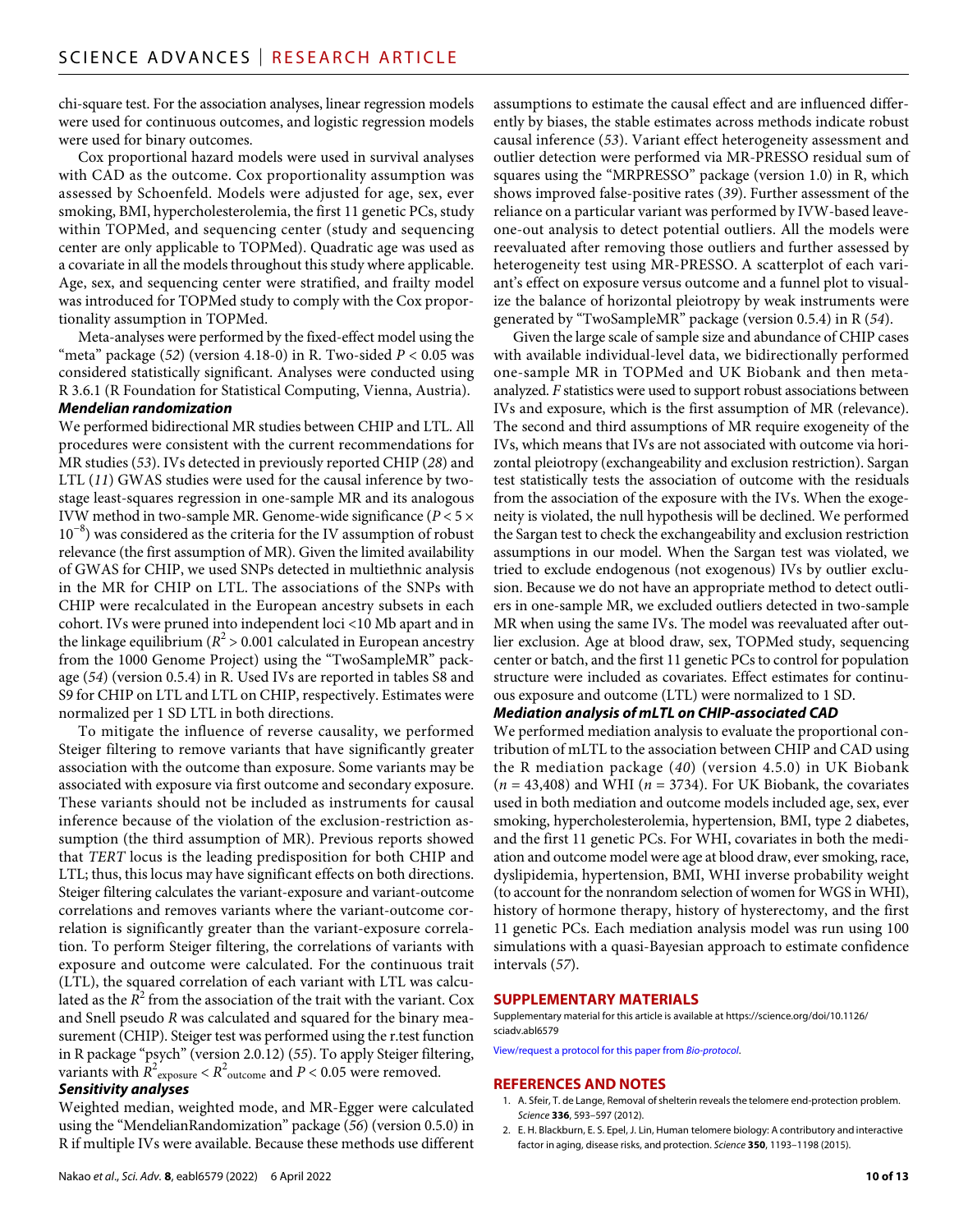- 3. R. C. Allsopp, H. Vaziri, C. Patterson, S. Goldstein, E. V. Younglai, A. B. Futcher, C. W. Greider, C. B. Harley, Telomere length predicts replicative capacity of human fibroblasts. *Proc. Natl. Acad. Sci. U.S.A.* **89**, 10114–10118 (1992).
- 4. S. Brouilette, R. K. Singh, J. R. Thompson, A. H. Goodall, N. J. Samani, White cell telomere length and risk of premature myocardial infarction. *Arterioscler. Thromb. Vasc. Biol.* **23**, 842–846 (2003).
- 5. M. Vasa-Nicotera, S. Brouilette, M. Mangino, J. R. Thompson, P. Braund, J.-R. Clemitson, A. Mason, C. L. Bodycote, S. M. Raleigh, E. Louis, N. J. Samani, Mapping of a major locus that determines telomere length in humans. *Am. J. Human Genet.* **76**, 147–151 (2005).
- 6. Y. Zhan, S. Hägg, Telomere length and cardiovascular disease risk. *Curr. Opin. Cardiol.* **34**, 270–274 (2019).
- 7. R. Hastings, M. Qureshi, R. Verma, P. S. Lacy, B. Williams, Telomere attrition and accumulation ofsenescent cells in cultured human endothelial cells. *Cell Prolif.* **37**, 317–324 (2004).
- 8. B. G. Childs, H. Li, J. M. van Deursen, Senescent cells: A therapeutic target for cardiovascular disease. *J. Clin. Invest.* **128**, 1217–1228 (2018).
- 9. B. G. Childs, D. J. Baker, T. Wijshake, C. A. Conover, J. Campisi, J. M. van Deursen, Senescent intimal foam cells are deleterious at all stages of atherosclerosis. *Science* **354**, 472–477 (2016).
- 10. Telomeres Mendelian Randomization Collaboration, P. C. Haycock, S. Burgess, A. Nounu, J. Zheng, G. N. Okoli, J. Bowden, K. H. Wade, N. J. Timpson, D. M. Evans, P. Willeit, A. Aviv, T. R. Gaunt, G. Hemani, M. Mangino, H. P. Ellis, K. M. Kurian, K. A. Pooley, R. A. Eeles, J. E. Lee, S. Fang, W. V. Chen, M. H. Law, L. M. Bowdler, M. M. Iles, Q. Yang, B. B. Worrall, H. S. Markus, R. J. Hung, C. I. Amos, A. B. Spurdle, D. J. Thompson, T. A. O'Mara, B. Wolpin, L. Amundadottir, R. Stolzenberg-Solomon, A. Trichopoulou, N. C. Onland-Moret, E. Lund, E. J. Duell, F. Canzian, G. Severi, K. Overvad, M. J. Gunter, R. Tumino, U. Svenson, A. van Rij, A. F. Baas, M. J. Bown, N. J. Samani, F. N. G. van t'Hof, G. Tromp, G. T. Jones, H. Kuivaniemi, J. R. Elmore, M. Johansson, J. Mckay, G. Scelo, R. Carreras-Torres, V. Gaborieau, P. Brennan, P. M. Bracci, R. E. Neale, S. H. Olson, S. Gallinger, D. Li, G. M. Petersen, H. A. Risch, A. P. Klein, J. Han, C. C. Abnet, N. D. Freedman, P. R. Taylor, J. M. Maris, K. K. Aben, L. A. Kiemeney, S. H. Vermeulen, J. K. Wiencke, K. M. Walsh, M. Wrensch, T. Rice, C. Turnbull, K. Litchfield, L. Paternoster, M. Standl, G. R. Abecasis, J. P. SanGiovanni, Y. Li, V. Mijatovic, Y. Sapkota, S.-K. Low, K. T. Zondervan, G. W. Montgomery, D. R. Nyholt, D. A. van Heel, K. Hunt, D. E. Arking, F. N. Ashar, N. Sotoodehnia, D. Woo, J. Rosand, M. E. Comeau, W. M. Brown, E. K. Silverman, J. E. Hokanson, M. H. Cho, J. Hui, M. A. Ferreira, P. J. Thompson, A. C. Morrison, J. F. Felix, N. L. Smith, A. M. Christiano, L. Petukhova, R. C. Betz, X. Fan, X. Zhang, C. Zhu, C. D. Langefeld, S. D. Thompson, F. Wang, X. Lin, D. A. Schwartz, T. Fingerlin, J. I. Rotter, M. F. Cotch, R. A. Jensen, M. Munz, H. Dommisch, A. S. Schaefer, F. Han, H. M. Ollila, R. P. Hillary, O. Albagha, S. H. Ralston, C. Zeng, W. Zheng, X.-O. Shu, A. Reis, S. Uebe, U. Hüffmeier, Y. Kawamura, T. Otowa, T. Sasaki, M. L. Hibberd, S. Davila, G. Xie, K. Siminovitch, J.-X. Bei, Y.-X. Zeng, A. Försti, B. Chen, S. Landi, A. Franke, A. Fischer, D. Ellinghaus, C. Flores, I. Noth, S.-F. Ma, J. N. Foo, J. Liu, J.-W. Kim, D. G. Cox, O. Delattre, O. Mirabeau, C. F. Skibola, C. S. Tang, M. Garcia-Barcelo, K.-P. Chang, W.-H. Su, Y.-S. Chang, N. G. Martin, S. Gordon, T. D. Wade, C. Lee, M. Kubo, P.-C. Cha, Y. Nakamura, D. Levy, M. Kimura, S.-J. Hwang, S. Hunt, T. Spector, N. Soranzo, A. W. Manichaikul, R. G. Barr, B. Kahali, E. Speliotes, L. M. Yerges-Armstrong, C.-Y. Cheng, J. B. Jonas, T. Y. Wong, I. Fogh, K. Lin, J. F. Powell, K. Rice, C. L. Relton, R. M. Martin, G. D. Smith, Association between telomere length and risk of cancer and non-neoplastic diseases: A Mendelian randomization study. *JAMA Oncol.* **3**, 636–651 (2017).
- 11. C. Li, S. Stoma, L. A. Lotta, S. Warner, E. Albrecht, A. Allione, P. P. Arp, L. Broer, J. L. Buxton, A. D. S. C. Alves, J. Deelen, I. O. Fedko, S. D. Gordon, T. Jiang, R. Karlsson, N. Kerrison, T. K. Loe, M. Mangino, Y. Milaneschi, B. Miraglio, N. Pervjakova, A. Russo, I. Surakka, A. van der Spek, J. E. Verhoeven, N. Amin, M. Beekman, A. I. Blakemore, F. Canzian, S. E. Hamby, J. J. Hottenga, P. D. Jones, P. Jousilahti, R. Mägi, S. E. Medland, G. W. Montgomery, D. R. Nyholt, M. Perola, K. H. Pietiläinen, V. Salomaa, E. Sillanpää, H. E. Suchiman, D. van Heemst, G. Willemsen, A. Agudo, H. Boeing, D. I. Boomsma, M.-D. Chirlaque, G. Fagherazzi, P. Ferrari, P. Franks, C. Gieger, J. G. Eriksson, M. Gunter, S. Hägg, I. Hovatta, L. Imaz, J. Kaprio, R. Kaaks, T. Key, V. Krogh, N. G. Martin, O. Melander, A. Metspalu, C. Moreno, N. C. Onland-Moret, P. Nilsson, K. K. Ong, K. Overvad, D. Palli, S. Panico, N. L. Pedersen, B. W.J. H. Penninx, J. R.Quirós, M.-R.Järvelin, M. Rodríguez-Barranco, R. A. Scott, G. Severi, P. E. Slagboom, T. D. Spector, A. Tjonneland, A. Trichopoulou, R. Tumino, A. G. Uitterlinden, Y. T. van der Schouw, C. M. van Duijn, E. Weiderpass, E. L. Denchi, G. Matullo, A. S. Butterworth, J. Danesh, N.J. Samani, N.J. Wareham, C. P. Nelson, C. Langenberg, V. Codd, Genome-wide association analysis in humans links nucleotide metabolism to leukocyte telomere length. *Am. J. Hum. Genet.* **106**, 389–404 (2020).
- 12. J. Ojha, V. Codd, C. P. Nelson, N. J. Samani, I. V. Smirnov, N. R. Madsen, H. M. Hansen, A. J. de Smith, P. M. Bracci, J. K. Wiencke, M. R. Wrensch, J. L. Wiemels, K. M. Walsh, Genetic variation associated with longer telomere length increases risk of chronic lymphocytic leukemia. *Cancer Epidemiol. Biomarkers Prev.* **25**, 1043–1049 (2016).
- 13. J. P. Murnane, Telomeres and chromosome instability. *DNA Repair* **5**, 1082–1092  $(2006)$
- 14. K. Chiba, F. K. Lorbeer, A. H. Shain, D. T. McSwiggen, E. Schruf, A. Oh, J. Ryu, X. Darzacq, B. C. Bastian, D. Hockemeyer, Mutations in the promoter of the telomerase gene *TERT* contribute to tumorigenesis by a two-step mechanism. *Science* **357**, 1416–1420 (2017).
- 15. N. D. Hastie, M. Dempster, M. G. Dunlop, A. M. Thompson, D. K. Green, R. C. Allshire, Telomere reduction in human colorectal carcinoma and with ageing. *Nature* **346**, 866–868 (1990).
- 16. M. Armanios, E. H. Blakburn, The telomere syndromes. *Nat. Rev. Genet.* **13**, 693–704 (2012).
- 17. A. A. Mangaonkar, M. M. Patnaik, Short telomere syndromes in clinical practice: Bridging bench and bedside. *Mayo Clin. Proc.* **93**, 904–916 (2018).
- 18. E. J. McNally, P. J. Luncsford, M. Armanios, Long telomeres and cancer risk: The price of cellular immortality. *J. Clin. Invest.* **129**, 3474–3481 (2019).
- 19. V. Codd, Q. Wang, E. Allara, C. Musicha, S. Kaptoge, S. Stoma, T. Jiang, S. E. Hamby, P. S. Braund, V. Bountziouka, C. A. Budgeon, M. Denniff, C. Swinfield, M. Papakonstantinou, S. Sheth, D. E. Nanus, S. C. Warner, M. Wang, A. V. Khera, J. Eales, W. H. Ouwehand, J. R. Thompson, E. D. Angelantonio, A. M. Wood, A. S. Butterworth, J. N. Danesh, C. P. Nelson, N. J. Samani, Polygenic basis and biomedical consequences of telomere length variation. *Nat. Genet.* **53**, 1425–1433 (2021).
- 20. D. P. Steensma, R. Bejar, S. Jaiswal, R. C. Lindsley, M. A. Sekeres, R. P. Hasserjian, B. L. Ebert, Clonal hematopoiesis of indeterminate potential and its distinction from myelodysplastic syndromes. *Blood* **126**, 9–16 (2015).
- 21. M. Xie, C. Lu, J. Wang, M. D. McLellan, K. J. Johnson, M. C. Wendl, J. F. McMichael, H. K. Schmidt, V. Yellapantula, C. A. Miller, B. A. Ozenberger, J. S. Welch, D. C. Link, M. J. Walter, E. R. Mardis, J. F. DiPersio, F. Chen, R. K. Wilson, T. J. Ley, L. Ding, Age-related mutations associated with clonal hematopoietic expansion and malignancies. *Nat. Med.* **20**, 1472–1478 (2014).
- 22. G. Genovese, A. K. Kähler, R. E. Handsaker, J. Lindberg, S. A. Rose, S. F. Bakhoum, K. Chambert, E. Mick, B. M. Neale, M. Fromer, S. M. Purcell, O. Svantesson, M. Landén, M. Höglund, S. Lehmann, S. B. Gabriel, J. L. Moran, E. S. Lander, P. F. Sullivan, P. Sklar, H. Grönberg, C. M. Hultman, S. A. McCarroll, Clonal hematopoiesis and blood-cancer risk inferred from blood DNA sequence. *N. Engl. J. Med.* **371**, 2477–2487 (2014).
- 23. S. Jaiswal, P. Fontanillas, J. Flannick, A. Manning, P. V. Grauman, B. G. Mar, R. C. Lindsley, C. H. Mermel, N. Burtt, A. Chavez, J. M. Higgins, V. Moltchanov, F. C. Kuo, M. J. Kluk, B. Henderson, L. Kinnunen, H. A. Koistinen, C. Ladenvall, G. Getz, A. Correa, B. F. Banahan, S. Gabriel, S. Kathiresan, H. M. Stringham, M. I. McCarthy, M. Boehnke, J. Tuomilehto, C. Haiman, L. Groop, G. Atzmon, J. G. Wilson, D. Neuberg, D. Altshuler, B. L. Ebert, Age-related clonal hematopoiesis associated with adverse outcomes. *N. Engl. J. Med.* **371**, 2488–2498 (2014).
- 24. S. Jaiswal, P. Natarajan, A. J. Silver, C. J. Gibson, A. G. Bick, E. Shvartz, M. McConkey, N. Gupta, S. Gabriel, D. Ardissino, U. Baber, R. Mehran, V. Fuster, J. Danesh, P. Frossard, D. Saleheen, O. Melander, G. K. Sukhova, D. Neuberg, P. Libby, S. Kathiresan, B. L. Ebert, Clonal hematopoiesis and risk of atherosclerotic cardiovascular disease. *N. Engl. J. Med.* **377**, 111–121 (2017).
- 25. J. J. Fuster, S. MacLauchlan, M. A. Zuriaga, M. N. Polackal, A. C. Ostriker, R. Chakraborty, C.-L. Wu, S. Sano, S. Muralidharan, C. Rius, J. Vuong, S. Jacob, V. Muralidhar, A. A. B. Robertson, M. A. Cooper, V. Andrés, K. K. Hirschi, K. A. Martin, K. Walsh, Clonal hematopoiesis associated with TET2 deficiency accelerates atherosclerosis development in mice. *Science* **355**, 842–847 (2017).
- 26. A. G. Bick, J. P. Pirruccello, G. K. Griffin, N. Gupta, S. Gabriel, D. Saleheen, P. Libby, S. Kathiresan, P. Natarajan, Genetic interleukin 6 signaling deficiency attenuates cardiovascular risk in clonal hematopoiesis. *Circulation* **141**, 124–131 (2020).
- 27. F. Zink, S. N. Stacey, G. L. Norddahl, M. L. Frigge, O. T. Magnusson, I. Jonsdottir, T. E. Thorgeirsson, A. Sigurdsson, S. A. Gudjonsson, J. Gudmundsson, J. G. Jonasson, L. Tryggvadottir, T. Jonsson, A. Helgason, A. Gylfason, P. Sulem, T. Rafnar, U. Thorsteinsdottir, D. F. Gudbjartsson, G. Masson, A. Kong, K. Stefansson, Clonal hematopoiesis, with and without candidate driver mutations, is common in the elderly. *Blood* **130**, 742–752 (2017).
- 28. A. G. Bick, J. S. Weinstock, S. K. Nandakumar, C. P. Fulco, E. L. Bao, S. M. Zekavat, M. D. Szeto, X. Liao, M. J. Leventhal, J. Nasser, K. Chang, C. Laurie, B. B. Burugula, C. J. Gibson, A. E. Lin, M. A. Taub, F. Aguet, K. Ardlie, B. D. Mitchell, K. C. Barnes, A. Moscati, M. Fornage, S. Redline, B. M. Psaty, E. K. Silverman, S. T. Weiss, N. D. Palmer, R. S. Vasan, E. G. Burchard, S. L. R. Kardia, J. He, R. C. Kaplan, N. L. Smith, D. K. Arnett, D. A. Schwartz, A. Correa, M. Andrade, X. Guo, B. A. Konkle, B. Custer, J. M. Peralta, H. Gui, D. A. Meyers, S. T. McGarvey, I. Y.-D. Chen, M. B. Shoemaker, P. A. Peyser, J. G. Broome, S. M. Gogarten, F. F. Wang, Q. Wong, M. E. Montasser, M. Daya, E. E. Kenny, K. E. North, L. J. Launer, B. E. Cade, J. C. Bis, M. H. Cho, J. Lasky-Su, D. W. Bowden, L. A. Cupples, A. C. Y. Mak, L. C. Becker, J. A. Smith, T. N. Kelly, S. R. Heckbert, H. K. Tiwari, I. V. Yang, J. A. Heit, S. A. Lubitz, J. M. Johnsen, J. E. Curran, S. E. Wenzel, D. E. Weeks, D. C. Rao, D. Darbar,
	- J.-Y. Moon, R. P. Tracy, E. J. Buth, N. Rafaels, R. J. F. Loos, P. Durda, Y. Liu, L. Hou, J. Lee,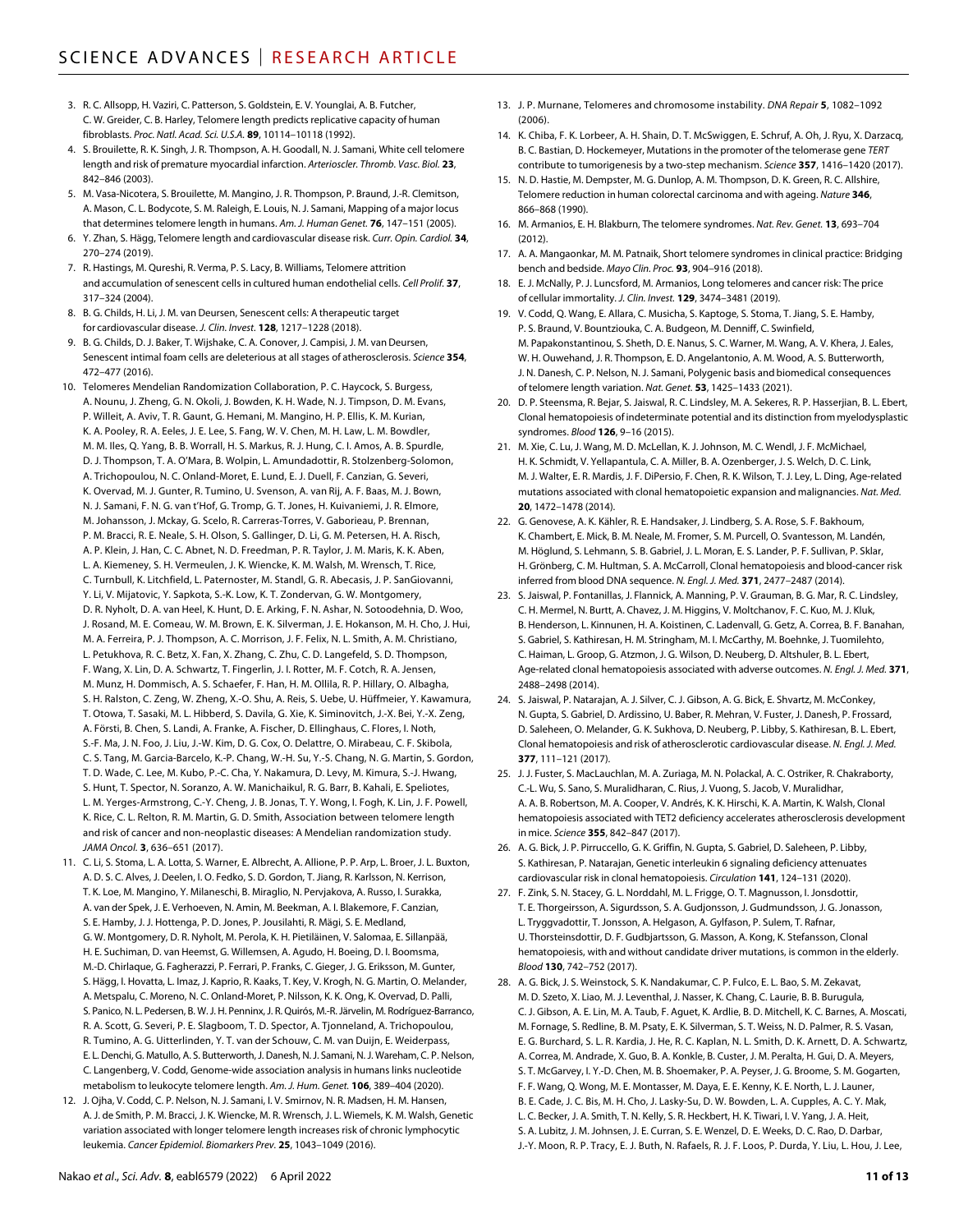P. Kachroo, B. I. Freedman, D. Levy, L. F. Bielak, J. E. Hixson, J. S. Floyd, E. A. Whitsel, P. T. Ellinor, M. R. Irvin, T. E. Fingerlin, L. M. Raffield, S. M. Armasu, M. M. Wheeler, E. C. Sabino, J. Blangero, L. K. Williams, B. D. Levy, W. H.-H. Sheu, D. M. Roden, E. Boerwinkle, J. E. Manson, R. A. Mathias, P. Desai, K. D. Taylor, A. D. Johnson; NHLBI Trans-Omics for Precision Medicine Consortium, P. L. Auer, C. Kooperberg, C. C. Laurie, T. W. Blackwell, A. V. Smith, H. Zhao, E. Lange, L. Lange, S. S. Rich, J. I. Rotter, J. G. Wilson, P. Scheet, J. O. Kitzman, E. S. Lander, J. M. Engreitz, B. L. Ebert, A. P. Reiner, S. Jaiswal, G. Abecasis, V. G. Sankaran, S. Kathiresan, P. Natarajan, Inherited causes of clonal haematopoiesis in 97,691 whole genomes. *Nature* **586**, 763–768 (2020).

- 29. D. Taliun, D. N. Harris, M. D. Kessler, J. Carlson, Z. A. Szpiech, R. Torres, S. A. G. Taliun, A. Corvelo, S. M. Gogarten, H. M. Kang, A. N. Pitsillides, J. LeFaive, S. Lee, X. Tian, B. L. Browning, S. Das, A.-K. Emde, W. E. Clarke, D. P. Loesch, A. C. Shetty, T. W. Blackwell, A. V. Smith, Q. Wong, X. Liu, M. P. Conomos, D. M. Bobo, F. Aguet, C. Albert, A. Alonso, K. G. Ardlie, D. E. Arking, S. Aslibekyan, P. L. Auer, J. Barnard, R. G. Barr, L. Barwick, L. C. Becker, R. L. Beer, E. J. Benjamin, L. F. Bielak, J. Blangero, M. Boehnke, D. W. Bowden, J. A. Brody, E. G. Burchard, B. E. Cade, J. F. Casella, B. Chalazan, D. I. Chasman, Y.-D. I. Chen, M. H. Cho, S. H. Choi, M. K. Chung, C. B. Clish, A. Correa, J. E. Curran, B. Custer, D. Darbar, M. Daya, M. de Andrade, D. L. DeMeo, S. K. Dutcher, P. T. Ellinor, L. S. Emery, C. Eng, D. Fatkin, T. Fingerlin, L. Forer, M. Fornage, N. Franceschini, C. Fuchsberger, S. M. Fullerton, S. Germer, M. T. Gladwin, D. J. Gottlieb, X. Guo, M. E. Hall, J. He, N. L. Heard-Costa, S. R. Heckbert, M. R. Irvin, J. M. Johnsen, A. D. Johnson, R. Kaplan, S. L. R. Kardia, T. Kelly, S. Kelly, E. E. Kenny, D. P. Kiel, R. Klemmer, B. A. Konkle, C. Kooperberg, A. Köttgen, L. A. Lange, J. Lasky-Su, D. Levy, X. Lin, K.-H. Lin, C. Liu, R. J. F. Loos, L. Garman, R. Gerszten, S. A. Lubitz, K. L. Lunetta, A. C. Y. Mak, A. Manichaikul, A. K. Manning, R. A. Mathias, D. D. McManus, S. T. McGarvey, J. B. Meigs, D. A. Meyers, J. L. Mikulla, M. A. Minear, B. D. Mitchell, S. Mohanty, M. E. Montasser, C. Montgomery, A. C. Morrison, J. M. Murabito, A. Natale, P. Natarajan, S. C. Nelson, K. E. North, J. R. O'Connell, N. D. Palmer, N. Pankratz, G. M. Peloso, P. A. Peyser, J. Pleiness, W. S. Post, B. M. Psaty, D. C. Rao, S. Redline, A. P. Reiner, D. Roden, J. I. Rotter, I. Ruczinski, C. Sarnowski, S. Schoenherr, D. A. Schwartz, J. Seo, S. Seshadri, V. A. Sheehan, W. H. Sheu, M. B. Shoemaker, N. L. Smith, J. A. Smith, N. Sotoodehnia, A. M. Stilp, W. Tang, K. D. Taylor, M. Telen, T. A. Thornton, R. P. Tracy, D. J. V. D. Berg, R. S. Vasan, K. A. Viaud-Martinez, S. Vrieze, D. E. Weeks, B. S. Weir, S. T. Weiss, L.-C. Weng, C. J. Willer, Y. Zhang, X. Zhao, D. K. Arnett, A. E. Ashley-Koch, K. C. Barnes, E. Boerwinkle, S. Gabriel, R. Gibbs, K. M. Rice, S. S. Rich, E. K. Silverman, P. Qasba, W. Gan; NHLBI Trans-Omic for Precision Medicine (TOPMed) Consortium, G. J. Papanicolaou, D. A. Nickerson, S. R. Browning, M. C. Zody, S. Zöllner, J. G. Wilson, L. A. Cupples, C. C. Laurie, C. E. Jaquish, R. D. Hernandez, T. D. O'Connor, G. R. Abecasis, Sequencing of 53,831 diverse genomes from the NHLBI TOPMed Program. *Nature* **590**, 290–299 (2021).
- 30. C. V. V. Hout, I. Tachmazidou, J. D. Backman, J. D. Hoffman, D. Liu, A. K. Pandey, C. Gonzaga-Jauregui, S. Khalid, B. Ye, N. Banerjee, A. H. Li, C. O'Dushlaine, A. Marcketta, J. Staples, C. Schurmann, A. Hawes, E. Maxwell, L. Barnard, A. Lopez, J. Penn, L. Habegger, A. L. Blumenfeld, X. Bai, S. O'Keeffe, A. Yadav, K. Praveen, M. Jones, W. J. Salerno, W. K. Chung, I. Surakka, C. J. Willer, K. Hveem, J. B. Leader, D. J. Carey, D. H. Ledbetter; Geisinger-Regeneron DiscovEHR Collaboration, L. Cardon, G. D. Yancopoulos, A. Economides, G. Coppola, A. R. Shuldiner, S. Balasubramanian, M. Cantor; Regeneron Genetics Center, M. R. Nelson, J. Whittaker, J. G. Reid, J. Marchini, J. D. Overton, R. A. Scott, G. R. Abecasis, L. Yerges-Armstrong, A. Baras, Exome sequencing and characterization of 49,960 individuals in the UK Biobank. *Nature* **586**, 749–756 (2020).
- 31. M. A. Taub, M. P. Conomos, R. Keener, K. R. Iyer, J. S. Weinstock, L. R. Yanek, J. Lane, T. W. Miller-Fleming, J. A. Brody, L. M. Raffield, C. P. McHugh, D. Jain, S. M. Gogarten, C. A. Laurie, A. Keramati, M. Arvanitis, A. V. Smith, B. Heavner, L. Barwick, L. C. Becker, J. C. Bis, J. Blangero, E. R. Bleecker, E. G. Burchard, J. C. Celedón, Y. P. C. Chang, B. Custer, D. Darbar, L. de las Fuentes, D. L. DeMeo, B. I. Freedman, M. E. Garrett, M. T. Gladwin, S. R. Heckbert, B. A. Hidalgo, M. R. Irvin, T. Islam, W. C. Johnson, S. Kaab, L. Launer, J. Lee, S. Liu, A. Moscati, K. E. North, P. A. Peyser, N. Rafaels, C. Seidman, D. E. Weeks, F. Wen, M. M. Wheeler, L. K. Williams, I. V. Yang, W. Zhao, S. Aslibekyan, P. L. Auer, D. W. Bowden, B. E. Cade, Z. Chen, M. H. Cho, L. A. Cupples, J. E. Curran, M. Daya, R. Deka, C. Eng, T. E. Fingerlin, X. Guo, L. Hou, S.-J. Hwang, J. M. Johnsen, E. E. Kenny, A. M. Levin, C. Liu, R. L. Minster, T. Naseri, M. Nouraie, M. S. Reupena, E. C. Sabino, J. A. Smith, N. L. Smith, J. Lasky-Su, J. G. Taylor, M. J. Telen, H. K. Tiwari, R. P. Tracy, M. J. White, Y. Zhang, K. L. Wiggins, S. T. Weiss, R. S. Vasan, K. D. Taylor, M. F. Sinner, E. K. Silverman, M. B. Shoemaker, W. H.-H. Sheu, F. Sciurba, D. A. Schwartz, J. I. Rotter, D. Roden, S. Redline, B. A. Raby, B. M. Psaty, J. M. Peralta, N. D. Palmer, S. Nekhai, C. G. Montgomery, B. D. Mitchell, D. A. Meyers, S. T. McGarvey; Fernando D. Martinez on behalf of the NHLBI CARE Network, A. C. Y. Mak, R. J. F. Loos, R. Kumar, C. Kooperberg, B. A. Konkle, S. Kelly, S. L. R. Kardia, R. Kaplan, J. He, H. Gui, F. D. Gilliland, B. D. Gelb, M. Fornage, P. T. Ellinor, M. de Andrade, A. Correa, Y.-D. I. Chen, E. Boerwinkle, K. C. Barnes, A. E. Ashley-Koch, D. K. Arnett, C. Albert; NHLBI Trans-Omics for Precision Medicine (TOPMed) Consortium; TOPMed Hematology and Hemostasis Working Group; TOPMed Structural Variation Working Group, C. C. Laurie, G. Abecasis, D. A. Nickerson, J. G. Wilson, S. S. Rich, D. Levy,

I. Ruczinski, A. Aviv, T. W. Blackwell, T. Thornton, J. O'Connell, N. J. Cox, J. A. Perry, M. Armanios, A. Battle, N. Pankratz, A. P. Reiner, R. A. Mathias, Genetic determinants of telomere length from 109,122 ancestrally diverse whole-genome sequences in TOPMed. *Cell Genom.* **2**, 100084 (2022).

- 32. Z. Ding, M. Mangino, A. Aviv; UK10K Consortium, T. Spector, R. Durbin, Estimating telomere length from whole genome sequence data. *Nucleic Acids Res.* **42**, e75 (2014).
- 33. K. E. Schratz, L. Haley, S. K. Danoff, A. L. Blackford, A. E. DeZern, C. D. Gocke, A. S. Duffield, M. Armanios, Cancer spectrum and outcomes in the Mendelian short telomere syndromes. *Blood* **135**, 1946–1956 (2020).
- 34. S. Gonzalo, I. Jaco, M. F. Fraga, T. Chen, E. Li, M. Esteller, M. A. Blasco, DNA methyltransferases control telomere length and telomere recombination in mammalian cells. *Nat. Cell Biol.* **8**, 416–424 (2006).
- 35. J. Yang, R. Guo, H. Wang, X. Ye, Z. Zhou, J. Dan, H. Wang, P. Gong, W. Deng, Y. Yin, S. Mao, L. Wang, J. Ding, J. Li, D. L. Keefe, M. M. Dawlaty, J. Wang, G. Xu, L. Liu, Tet enzymes regulate telomere maintenance and chromosomal stability of mouse ESCs. *Cell Rep.* **15**, 1809–1821 (2016).
- 36. S. Tutton, P. M. Lieberman, A role for p53 in telomere protection. *Mol. Cell. Oncol.* **4**, e1143078 (2017).
- 37. P. C. Haycock, E. E. Heydon, S. Kaptoge, A. S. Butterworth, A. Thompson, P. Willeit, Leucocyte telomere length and risk of cardiovascular disease: Systematic review and meta-analysis. *BMJ* **349**, g4227 (2014).
- 38. S. C. Hunt, J. D. Kark, A. Aviv, Association between shortened leukocyte telomere length and cardio-metabolic outcomes. *Circ. Cardiovasc. Genet.* **8**, 4–7 (2015).
- 39. M. Verbanck, C.-Y. Chen, B. Neale, R. Do, Detection of widespread horizontal pleiotropy in causal relationships inferred from Mendelian randomization between complex traits and diseases. *Nat. Genet.* **50**, 693–698 (2018).
- 40. D. Tingley, T. Yamamoto, K. Hirose, L. Keele, K. Imai, mediation: R Package for causal mediation analysis. *J. Stat. Soft.* **59**, 1–38 (2014).
- 41. M. Giaccherini, A. Macauda, N. Sgherza, J. Sainz, F. Gemignani, J. M. S. Maldonado, M. Jurado, F. Tavano, G. Mazur, A. Jerez, J. Góra-Tybor, A. Gołos, F. H. Mohedo, J. M. Lopez, J. Várkonyi, R. Spadano, A. Butrym, F. Canzian, D. Campa, Genetic polymorphisms associated with telomere length and risk of developing myeloproliferative neoplasms. *Blood Cancer J.* **10**, 89 (2020).
- 42. L. Bernard, C. Belisle, L. Mollica, S. Provost, D.-C. Roy, D. G. Gilliland, R. L. Levine, L. Busque, Telomere length is severely and similarly reduced in JAK2V617F-positive and -negative myeloproliferative neoplasms. *Leukemia* **23**, 287–291 (2009).
- 43. A. Aviv, J. J. Anderson, J. W. Shay, Mutations, cancer and the telomere length paradox. *Trends Can.* **3**, 253–258 (2017).
- 44. C. J. Watson, A. L. Papula, G. Y. P. Poon, W. H. Wong, A. L. Young, T. E. Druley, D. S. Fisher, J. R. Blundell, The evolutionary dynamics and fitness landscape of clonal hematopoiesis. *Science* **367**, 1449–1454 (2020).
- 45. M. A. Blasco, H.-W. Lee, M. P. Hande, E. Samper, P. M. Lansdorp, R. A. DePinho, C. W. Greider, Telomere shortening and tumor formation by mouse cells lacking telomerase RNA. *Cell* **91**, 25–34 (1997).
- 46. M. Jeong, H. J. Park, H. Celik, E. L. Ostrander, J. M. Reyes, A. Guzman, B. Rodriguez, Y. Lei, Y. Lee, L. Ding, O. A. Guryanova, W. Li, M. A. Goodell, G. A. Challen, Loss ofDnmt3a immortalizes hematopoietic stem cells in vivo. *Cell Rep.* **23**, 1–10 (2018).
- 47. M. L. Stefanick, B. B. Cochrane, J. Hsia, D. H. Barad, J. H. Liu, S. R. Johnson, The women's health initiative postmenopausal hormone trials: Overview and baseline characteristics of participants. *Ann. Epidemiol.* **13**, S78–S86 (2003).
- 48. M. C. Honigberg, S. M. Zekavat, A. Niroula, G. K. Griffin, A. G. Bick, J. P. Pirruccello, T. Nakao, E. A. Whitsel, L. V. Farland, C. Laurie, C. Kooperberg, J. E. Manson, S. Gabriel, P. Libby, A. P. Reiner, B. L. Ebert; NHLBI Trans-Omics for Precision Medicine Program, P. Natarajan, Premature menopause, clonal hematopoiesis, and coronary artery disease in postmenopausal women. *Circulation* **143**, 410–423 (2021).
- 49. K. Cibulskis, M. S. Lawrence, S. L. Carter, A. Sivachenko, D. Jaffe, C. Sougnez, S. Gabriel, M. Meyerson, E. S. Lander, G. Getz, Sensitive detection of somatic point mutations in impure and heterogeneous cancer samples. *Nat. Biotechnol.* **31**, 213–219 (2013).
- 50. B. S. Pedersen, A. R. Quinlan, Mosdepth: Quick coverage calculation for genomes and exomes. *Bioinformatics* **34**, 867–868 (2018).
- 51. M. Kimura, R. C. Stone, S. C. Hunt, J. Skurnick, X. Lu, X. Cao, C. B. Harley, A. Aviv, Measurement of telomere length by the Southern blot analysis of terminal restriction fragment lengths. *Nat. Protoc.* **5**, 1596–1607 (2010).
- 52. S. Balduzzi, G. Rücker, G. Schwarzer, How to perform a meta-analysis with R: A practical tutorial. *Evid. Based Mental Health* **22**, 153–160 (2019).
- 53. S. Burgess, G. D. Smith, N. M. Davies, F. Dudbridge, D. Gill, M. M. Glymour, F. P. Hartwig, M. V. Holmes, C. Minelli, C. L. Relton, E. Theodoratou, Guidelines for performing Mendelian randomization investigations. *Wellcome Open Res.* **4**, 186 (2020).
- 54. G. Hemani, J. Zheng, B. Elsworth, K. H. Wade, V. Haberland, D. Baird, C. Laurin, S. Burgess, J. Bowden, R. Langdon, V. Y. Tan, J. Yarmolinsky, H. A. Shihab, N. J. Timpson, D. M. Evans, C. Relton, R. M. Martin, G. D. Smith, T. R. Gaunt, P. C. Haycock, The MR-Base platform